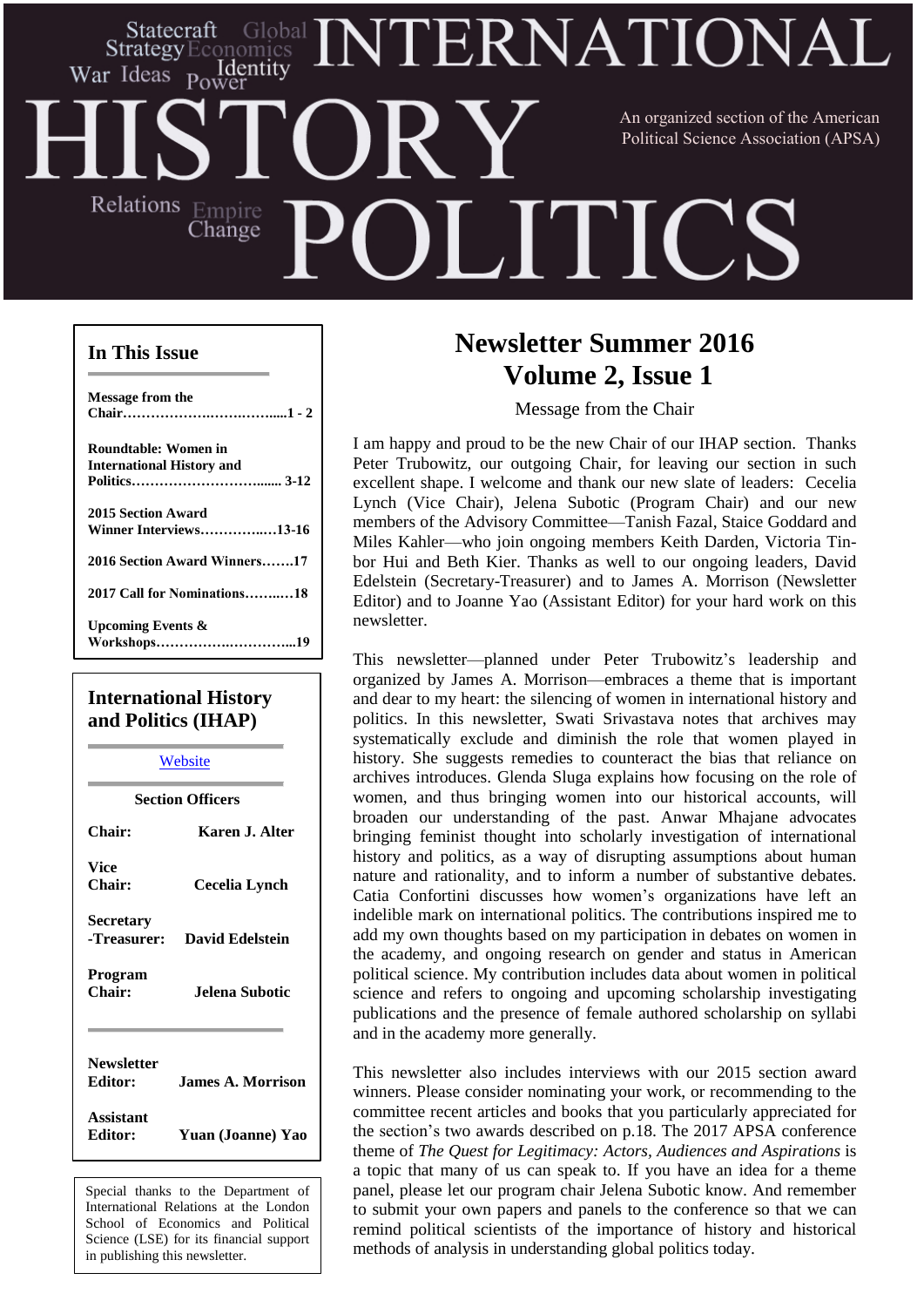#### *Message from the Chair Continued*

We are interested in growing our membership in this section. We encourage you to share this newsletter with people you know who study international history and politics, and to encourage them to join our section.

I saved the best for last. For those of you who missed the news, I want to congratulate again and encourage you to read the award winning work of the 2016 IHAP section awards. There was some consensus among our two separate committees. Thanks to Henry Nau, Hyon Joo Yoo and Jeff Colgan for selecting the year's best article and to Jonathan Kirshner, Stacie Goddard and Eric Grynaviski for selecting the year's best book. The winners are listed on p. 17.

Karen J. Alter IHAP Chair

#### **Board Members:**

Keith Darden, American Victoria Tin-bor Hui, Notre Dame Elizabeth Kier, University of Washington Tanisha Fazal, University of Notre Dame Stacie Goddard, Wellesley College Miles Kahler, American University

## **Roundtable Women in International History and Politics**

### **Introduction: The Voice of Women Scholars: Contributions and Recognition**

*By Karen J. Alter, Northwestern University*

Research suggests that female scholars gravitate towards different topics, and that greater diversity of voices changes what is discussed in politics.<sup>1</sup> I would not have believed this to be the case when I was a young scholar. Like many young people today, I did not initially identify as a scholar of gender, or as a feminist. But I have come to see how paying attention to gender inflects a different sensibility. It is no accident that my book *The New Terrain of International Law* includes cases studies on rape in war, the liberation of a female slave, and gender equity in the military. My courses now include a focus on gender in development, and the question of whether putting women and children first is a helpful strategy in conflict.

I have become involved with endeavors spearheaded by a number of senior international history and politics scholars in our field, including Kristen

<u>.</u>

Monroe, Kathleen Thelen, Sara Mitchell, and Barbara Walter, to increase representation of women in American political science. My contribution to this newsletter brings to our membership the latest scholarship on gender in international relations and American political science.

A number of recent studies have taken stock of the absence of women in international relations. A 2008 study found that only 23% of international relations scholars are women. Only 17% of full professors in general—and 14% of full professors in IR—are women.<sup>2</sup> A 2013 study found a gender citation gap: "The data reveal that articles published by women in the top IR journals are cited less often than those written by men even after controlling for the age of publication, whether the author came from an R1 school, the topic under study, the quality of the publishing venue, the methodological and theoretical approach, and the author's tenure status. Articles written by women are cited less often than articles coauthored with at least one man. They are also cited less often in seminal articles in the field."<sup>3</sup>

These findings have spurred deeper introspection. The Monkey Cage held a [symposium](https://www.washingtonpost.com/news/monkey-cage/wp/2013/09/30/introducing-the-monkey-cage-gender-gap-symposium/) with contributions by a number of leading scholars of

<u>.</u>

 $1$  Daniel Maliniak, Amy Oakes & Michael Tierney, 'Women in International Relations', *Politics & Gender*, Vol. 4, Issue 1 (2008): 122-144; this is also the premise of th[e Op-Ed Project.](http://www.theopedproject.org/)

<sup>2</sup> Maliniak et al. 2008

<sup>3</sup> Daniel Maliniak, Ryan Powers & Barbara F. Walter, 'The Gender Citation Gap in International Relations', *International Organization*, Vol. 67, Issue 4 (2013): 914.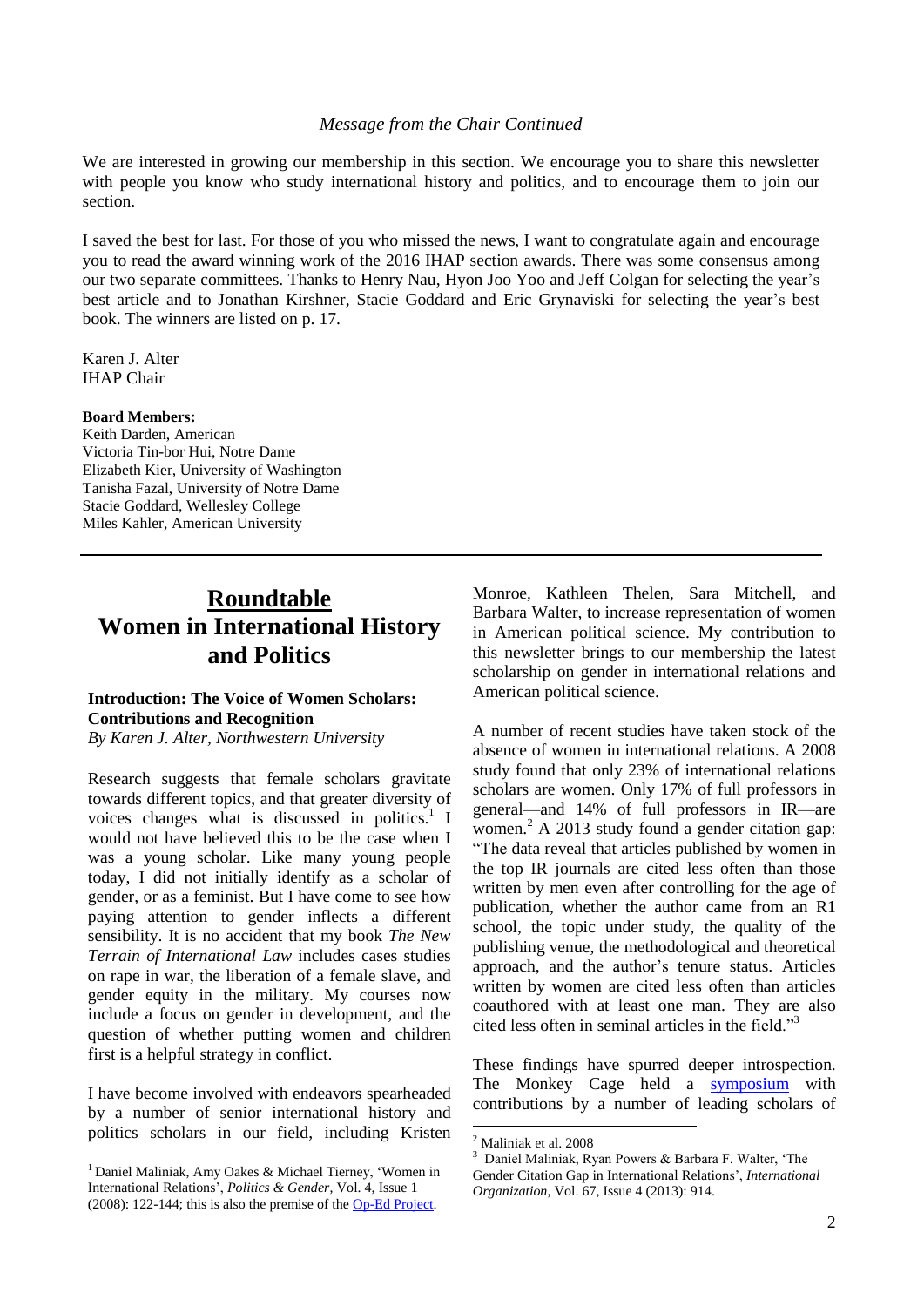international relations and international history, including Barbara Walter, Sara Mitchell, Brett Ashley Leeds, Beth Simmons, and David Lake.

Informal remedies include a concerted effort by many IR scholars to increase the percent of female authors included on graduate IR Syllabi. A recent study found that 82% of readings in IR pro-seminars are by men. $A$  A slightly different version of this study, blogged about on the Duck of [Minerva,](http://duckofminerva.com/2015/08/new-evidence-on-gender-bias-in-ir-syllabi.html) found that female faculty were more likely to include readings authored by women (29.5% of readings compared to 20.9% on syllabi of male instructors).

All members of our section are in a position to remedy these ills. I have been trying to increase the number of female authors I assign to graduate students. I wrote to my colleagues, and got their syllabi and ideas of readings I might assign, so that my last Grad IR theory course had 30% of the readings by female authors. The Consortium on Gender, Security & Human Rights provides another [resource](http://genderandsecurity.org/projects-resources/syllabus-collection) for syllabi we can draw from as we update our own teaching and scholarship.

Expanding my teaching, intentionally looking for the missing stories of women, and participating in debates about women in academia are my efforts to change. I will also ask Jelena Subotic, our section's Program Chair, to report the all-male-panel submissions, and I will report back in a subsequent newsletter. In case you need some tips of how to avoid this notorious posting on the 'all male [panel'](http://allmalepanels.tumblr.com/) Tumblr website, Foreign Policy published seven rules for [avoiding](http://foreignpolicy.com/2016/03/08/7-rules-for-avoiding-all-male-panels/) all male panels. Finally, we can encourage scholars to consult the website #womenalsoknowstuff.com to find female experts on a broad range of topics.

I have also been motivated to conduct a long delayed, but soon to be finished study on status and gender parity in American political science–my first

1

wholly quantitative piece of research.<sup>5</sup> My research team scraped Wikipedia's entries of American Political Scientists, and we created a status data set of editorial boards, leadership in APSA and ISA, and membership in honor societies. We will compare the Wikipedia and status data set to a baseline dataset of academics at 237 research oriented universities to look for the missing women. We are investigating the hypothesis that institutions with accountable leaders better balance gender representation than organizations that rely on a decentralized anarchic selection process, such as Wikipedia and our academy of sciences. We will also draw on Teele and Thelen's data on women publishing in top journals to explore Sheryl Sandberg's thesis that women who "lean in" are rewarded.<sup>6</sup>

The findings are not yet ready to share—but below is a chart based on aggregated data provided to me by APSA. This gives you a snapshot of our profession, at least as it is defined by membership in APSA. In 2014, 31% of APSA members were women. The breakdown by category was as shown in the graph at the end of this introduction.

The APSA data does not reveal this, but the number of women receiving PhDs has already reached parity, although the parity varies by discipline and subfield. Qualitative methods, however, in particular attract women. Because women are still vastly underrepresented in the academy, change will only come when both men and women change. The contributors to this newsletter provide many helpful suggestions about how we as scholars can work to write women back into the history of international relations. I thank Peter, James, Joanne, and the contributors to this forum for focusing on this important issue.

<sup>4</sup> Jeff D. Colgan, 'Where is International Relation Going? Evidence from Graduate Training', *International Studies Quarterly*, Vol. 60, Issue 3 (2016): 486-98.

<sup>5</sup> Karen J. Alter, Jean Clipperton, Emily Schraudenbach, Vijay Siddappa Murganoor, and Laura Rozier, manuscript in progress. 6 Sheryl Sandberg, *Lean In: Women, Work, and the Will to Lead* (Alfred A. Knopf, 2013); Dawn Langan Teele and Kathleen Thelen, 'Gender in the Journals: Publication Patterns in Political Science, *PS: Political Science and Politics* (2017).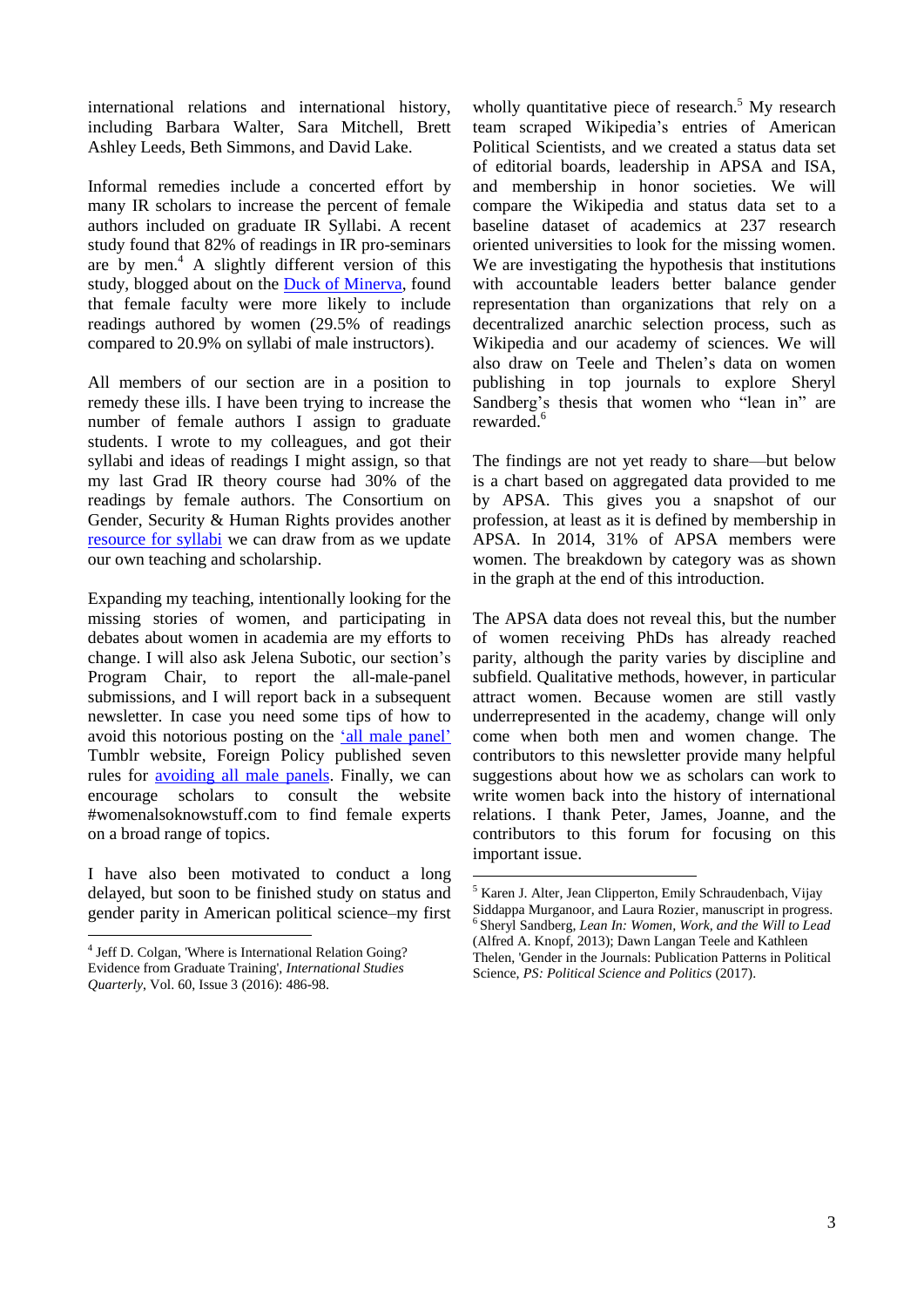

<u>.</u>

**Gender Breakdown of APSA membership by rank (2014, N = 5108)**

### **When the Archives are Silent: Implications of Biases in Archival Research for Representing Women in International History**

*By Swati Srivastava, Northwestern University*

Archives are not neutral repositories of data. They are curated collections reflecting the purposes of their curators and commissioners. State archives prioritize collecting and preserving records based on successful government actions, often privileging military and economic matters. Within these collections, the records of elite white men are disproportionately represented as official sources for history.

When scholars of international history use archival material, they duplicate and amplify these biases. It is therefore no surprise that women are poorly represented in most accounts of international history. Indeed, "because the archival record is incomplete, historical research is often messy, unwieldy, unexpected, and ultimately is always constructed by the historian's selections, omissions, and biases."<sup>1</sup> Overcoming these biases takes conscious effort on

<u>.</u>

behalf of researchers to actively circumvent the limitations of state archives and create space for women and other underrepresented subjects.

In this brief essay, I outline some biases against women in archival research and offer strategies to address these biases.

#### *Biases against Women in Archives*

Archival researchers acknowledge bias in archives as a general condition of curating historical material<sup>2</sup> with implications for race, $3$  gender, $4$  and colonial histories.<sup>5</sup> Many observe that "decreasing financial support for archives means that administrators,

 $<sup>1</sup>$  Katherine E. Tirabassi, "Journeying into the Archives:</sup>

Exploring the Pragmatics of Archival Research," In: A. Ramsey, W. Sharer, B. L'Eplattenier, and L. Mastrangelo, eds., *Working in the Archives: Practical Research Methods for Rhetoric and Composition* (Carbondale: Southern Illinois University Press, 2010): 175.

<sup>2</sup> F. Gerald Ham, "The Archival Edge," *American Archivist,* Vol. 38, Issue 1 (1975): 5-13; Alexis E. Ramsey, Wendy B. Sharer, Barbara L'Eplattenier, and Lisa S. Mastrangelo, eds., *Working in the Archives: Practical Research Methods for Rhetoric and Composition* (Carbondale: Southern Illinois University Press, 2010).

Anthony W. Dunbar, "Introducing Critical Race Theory to Archival Discourse: Getting the Conversation Started," *Archival Science,* Vol. 6, Issue 1 (2006): 109-129.

<sup>4</sup> Helen M. Buss and Marlene Kader, eds., *Working in Women's Archives: Researching Women's Private Literature and Archival Documents* (Waterloo: Wilfrid Laurier University Press, 2000).

<sup>5</sup> Stephanie Decker, "The Silence of the Archives: Business History, Post-colonialism, and Archival Ethnography," *Management and Organizational History,* Vol. 8, Issue 2 (2013): 155-173.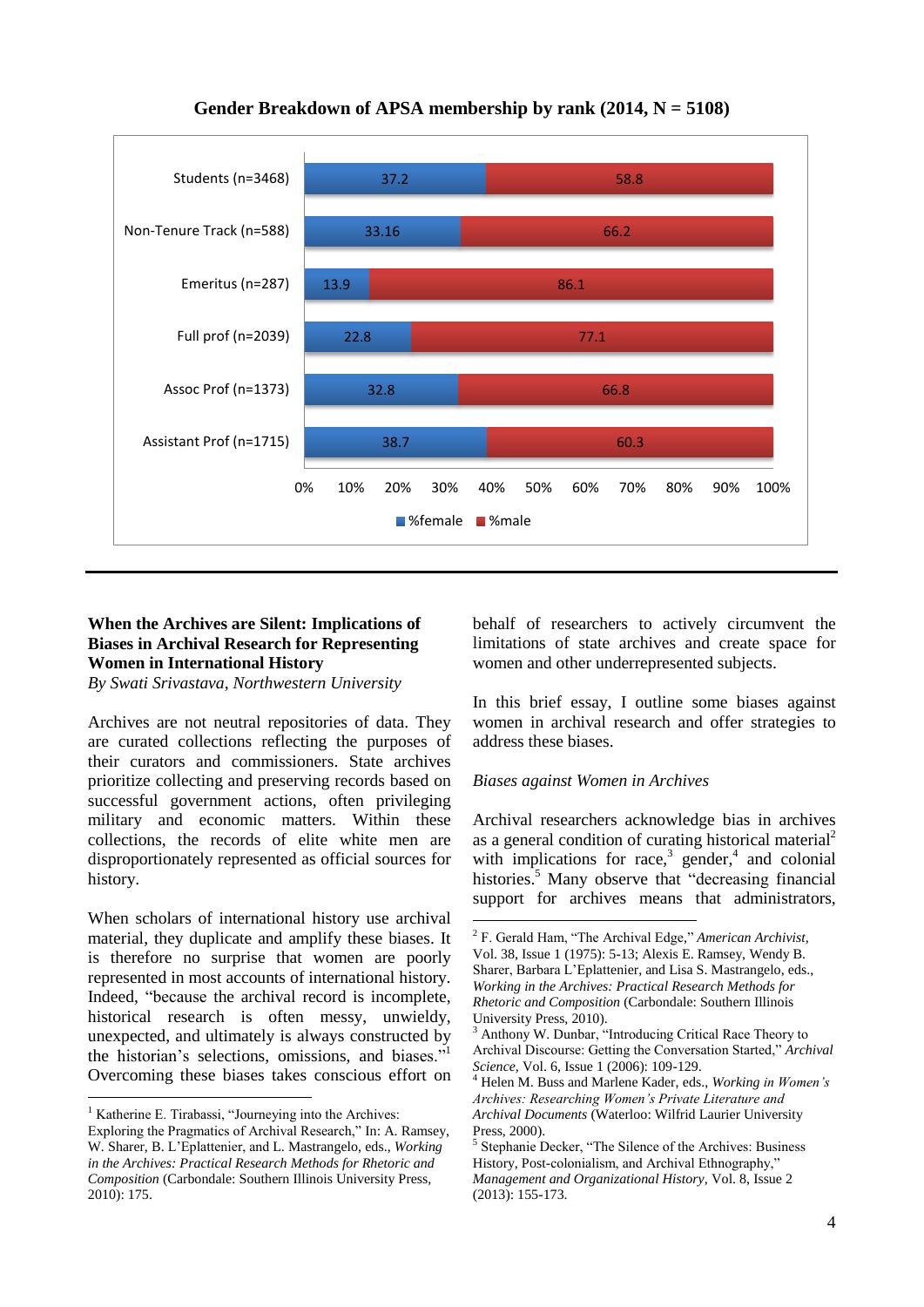always engaged in a juggling act, must necessarily prioritize acquisitions and processing according to institutional guidelines and perceived degrees of significance." $\overline{6}$  From this necessity to prioritize, however, "social assumptions that construct priorities often exclude women's documents."<sup>7</sup> The biases mean that even when women appear in state archives, they "are generally one-dimensional, often reduc[ed] to statistics, appearing as problems, occupations, rigid ethnic or faith-based identities which minimize or ignore complexity and deny them their own voice."<sup>8</sup> International Relations (IR) scholars recognize source biases in archival data; $\frac{9}{2}$ however, they do not address the implications for poorly representing women in international history.

*"...biases mean that even when women appear in state archives, they 'are generally onedimensional, often reduc[ed] to statistics, appearing as problems, occupations, rigid ethnic or faithbased identities which minimize or ignore complexity and deny them their own voice.' "*

Perhaps women are excluded from international history because they were not involved in important political actions like military campaigns or setting tariff rates. However, this raises two issues. First, how do we know women were not involved? Second, if women were not involved in these types of politics, how else were they politically important?

First, omitting records that document the role of women in events of political importance could be a result of poor record keeping and/or willful

<u>.</u>

obfuscation. For instance, when researching the founding of Amnesty International, I examined the meeting minutes of Amnesty's executive council and oral history interviews at the International Institute of Social History.<sup>10</sup> From these records, I found no indication that women were involved significantly in the early movement. However, upon inspecting correspondence of the founder, Peter Benenson, it became clear that some women had a large role to play in shaping the message and organizational structure of Amnesty International. Correspondence files, however, are often the most difficult to work with and in this case amounted to non-itemized miscellaneous papers in a box. Indeed, it is not uncommon to find women's contributions and papers in collections about men. In this, "researchers quickly learn that serendipity plays a major role in locating their subject's correspondence or manuscripts within collections of other people's papers."<sup>11</sup> Moreover, even when papers are catalogued under women's names, researchers may encounter problems because women's names may change from marriage. These problems are only in reference to poor record keeping; it is just as likely that women were purposefully left off the historical record.

Second, the absence of women is a broader reflection of what counts as "political importance." The implicit bias against women as apolitical plays out the traditional gendered dynamics of public and private spheres, where men participate in politics as public subjects and women recede from politics as private subjects. These divisions manifest in what state archives catalogue as "politics," which results in deciding what constitutes legitimate political subjects. When researching the early history of the English East India Company (1650-1780) at the British Library, I found that women were mostly neglected from the Company's political records (with the exception of Queen Elizabeth I, who set up the first public charter). However, broadening my lens to overseas governance, it became evident that some English women were key in influencing and enforcing social norms in Bengal. In addition, Company widows pushed for reforms in inheritance benefits that changed compensation structures. These women were not present at the Company's board meetings nor did they author any publications or petitions. Yet their actions left an indelible mark on British politics. The implicit bias against women

<sup>6</sup> Carole Gerson, "Locating Female Subjects in the Archives," In: H. Bus and M. Kadar, eds., *Working in Women's Archives: Researching Women's Private Literature and Archival* 

*Documents* (Waterloo: Wilfrid Laurier University Press, 2000): 10.

 $<sup>7</sup>$  Helen M. Buss, "Introduction," In: H. Bus and M. Kadar, eds.,</sup> *Working in Women's Archives: Researching Women's Private Literature and Archival Documents* (Waterloo: Wilfrid Laurier University Press, 2000): 2.

<sup>8</sup> Andrew Flinn, "Community Histories, Community Archives: Some Opportunities and Challenges," *Journal of the Society of Archivists,* Vol. 28, Issue 2 (2007): 151-176, at p. 160.

<sup>&</sup>lt;sup>9</sup> For instance, see Cameron G. Thies, "A Pragmatic Guide to Qualitative Historical Analysis in the Study of International Relations," *International Studies Perspectives,* Vol. 3, Issue 4 (2002): 351-372, at p. 356.

 $10$  Incidentally, the International Institute of Social History maintains one of the most comprehensive online libraries of women's history collections and records, available at: [http://www.iisg.nl/w3vlwomenshistory/.](http://www.iisg.nl/w3vlwomenshistory/)

 $\frac{11}{11}$  Gerson 2000: 12.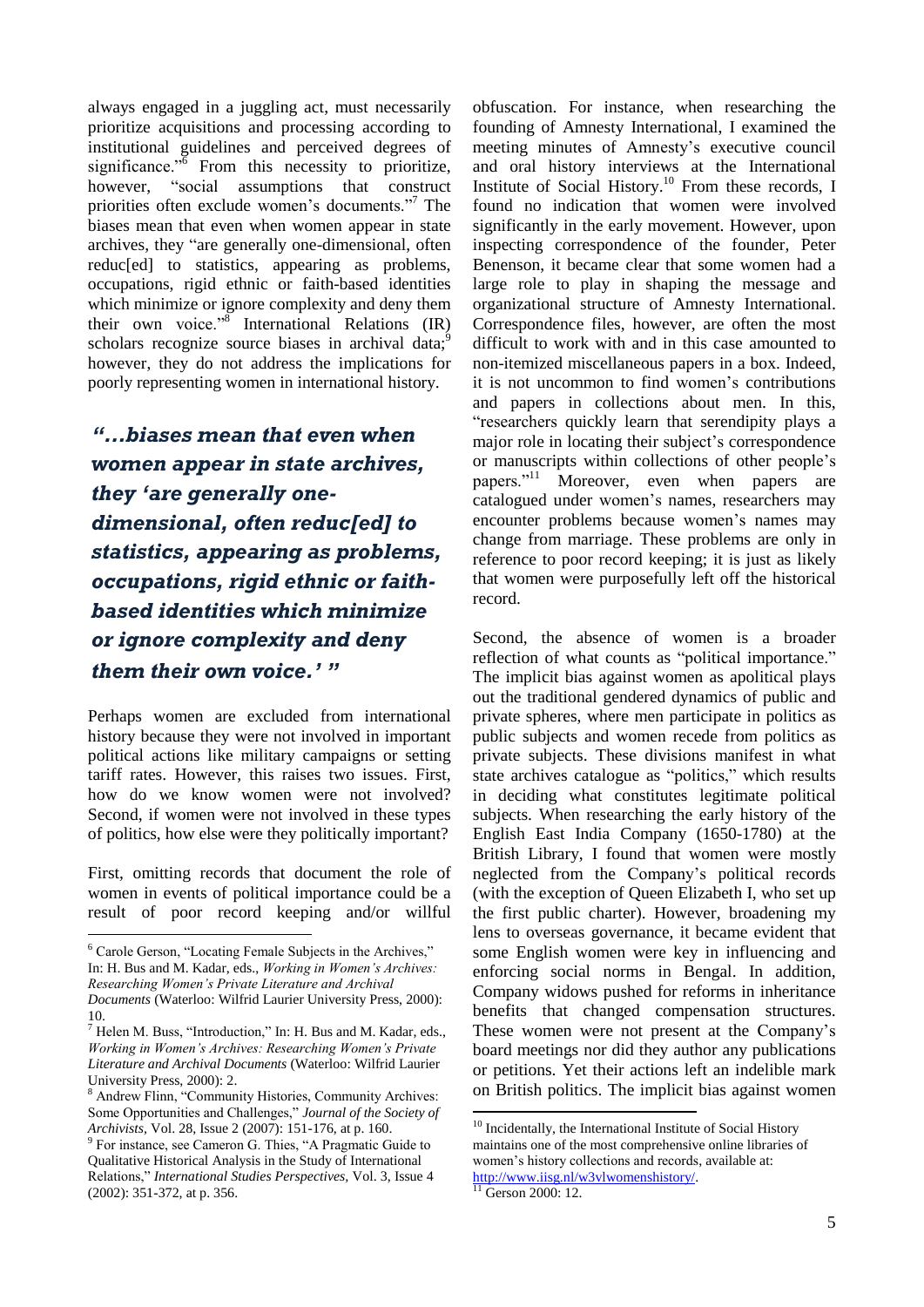as apolitical is a more serious challenge to IR researchers than missing or incomplete records since it means that international political history faces a unique challenge from archival research that other kinds of history do not. However, the dearth of resources to address this problem in IR suggests the biases against women in international history will endure.

#### *Strategies to Address Biases*

Archives limit our access to what can be studied historically. If we aim to expand our histories, we must begin by expanding our archives. One way of expanding archives is through overcoming biases in the source material. Four strategies may help in this endeavor:

#### 1. *Acknowledge the problem*

At a bare minimum, acknowledging biases in archival material should be a standard disclaimer in studies on international history. The disclaimer is important because it flags the issue for other scholars to beware of duplicating the biases and to wrestle with the problem in their research.

#### 2. *Diversify the records*

Researchers should ratchet up their standard triangulation of different records and take on the role of a detective. It is not enough to search for women in official catalogues and search aids. Instead, "when searching archives for records of women, seek the personal and professional records of male relatives, especially fathers (if the subject's birth name is known) and husbands. […] Worth first-hand attention are collections containing un-itemized correspondence."<sup>12</sup> Even if researchers do not have specific women in mind, diversifying records

<sup>12</sup> Gerson 2000: 17.

1

#### **Not so Invisible: Women in International History** *By Glenda Sluga, University of Sydney*

We have had nearly half a century of persistent and often profound scholarly reflection on the invisibility of women in International History and Politics—as the subjects of research and writing, and even as researchers and writers. In the 1980s, Joan Scott famously argued that the history of "High Politics" was proving most resistant to the study of women, and to the gender analysis that would help us understand the political predominance of men.

beyond official files enables a broader representation of political voices and actions.

#### 3. *Diversify the archive*

Researchers should also go beyond national and state archives, where the biases against women are most acute. Private archives are paying special attention to representation, as are municipal and county archives in local libraries, museums, and regional institutions. Also, "in 2004, the [Archives Task Force] reported on the recent growth of community archives as an important development, stemming 'from a desire by individuals and groups to record and share culturally diverse experiences and stories."<sup>13</sup> Moreover, traveling to private and local archives is often less expensive, and the archivists are typically more available for assistance.

#### 4. *Broaden politics*

Finally, if we are serious about addressing the underrepresentation of women in international political history, we must engage in conversations that broaden our conceptualization of politics. It means reconciling the domestic and international, and the public and private, as some feminist IR scholars have long advocated.

1 <sup>13</sup> Flinn 2007: 155.

These days, historiographies of politics and ideas are still the most resistant to the study of women despite abundant published reflections on the history of women in the development of IR and the influence of gender in the conceptualization and forms of international politics.<sup>1</sup>

<sup>1</sup> <sup>1</sup> See for example, Glenda Sluga and Carolyn James,

<sup>&</sup>quot;Introduction: The Long International History of Women and Diplomacy", *Women, Diplomacy and International Politics since 1500* (2014); and Glenda Sluga, "Add Women and Stir: Gender and the History of International Politics," *Humanities Australia*, Vol. 5 (2015): 65-72 , available at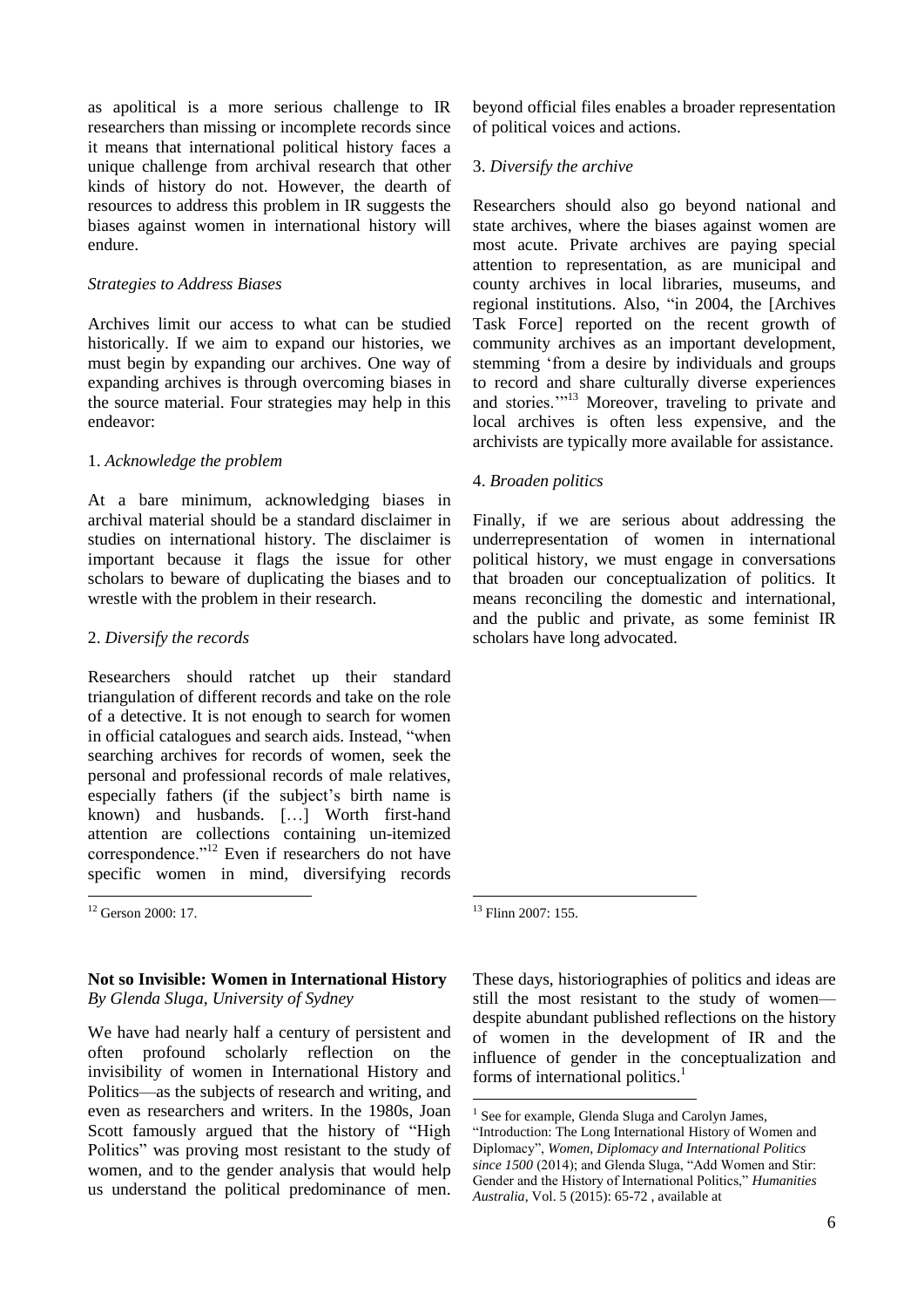In my own field, it is much easier to encounter women—and to argue for seeing them—in part because the new international history is all about the importance of seeing beyond states and across them. In the same disciplinary setting, the study of the history of liberal internationalism is recovering an extensive documentary record of women's involvement in the practice and conceptualization of international politics, reaching back into the nineteenth century: from the imprint of women's organization and agitation in the British abolition and European humanitarian movements to the selfconsciously international sociability of the 1899 and 1907 Hague peace congresses at the century's imperial apogee.

When it comes to the specifically *international* characteristics of the twentieth century it *should* be all but impossible to ignore women actors and feminism—although many historians have, and still do. In the twenty-first century, neither women nor their feminist motivations are always on view in the big picture of the international (or intellectual) past.<sup>2</sup> Yet when we add them, we find a new scale against which to measure the dimensions of democratic ambitions and change.<sup>3</sup>

Adding women (and stirring them back into the big historical picture) underlines the significance through the twentieth century of international institutions as sites of political negotiation and petitioning—in effect, as the locus of a political, quasi-public, international sphere. As importantly, it is a perspective that leads us to the mid as well as high-level intellectual history of feminism, to the ideologies of popular social movements as well as elites, and to non-Europeans and colonials as well as the "West".

In the early twentieth century, women engaged with institution- and law-based internationalism as a political and social ideal, and saw this engagement as a path to achieving their feminist aims, sometimes secular, sometimes religious. These women contributed to new analyses and interpretations of

<u>.</u>

the significance of internationalism. They organized summer schools throughout Europe on international questions. They recommended texts by women. They nurtured a view of International Relations that by the 1930s was superseded by self-identified realists who hardened the study of International Relations into a masculine discipline—channeled through the Royal Institute of International Affairs and the Geneva Graduate Institute of International Studies. Just as earlier women's efforts to influence the peace of 1919 on behalf of women's selfdetermination were excised from the historical record that exclusively privileged national selfdetermination, women's texts and their preferred subject areas were habitually eliminated from the intellectual itineraries of international studies.<sup>4</sup>

## *"…women's texts and their preferred subject areas were habitually eliminated from the intellectual itineraries of international studies."*

Yet women published on internationalism in a range of contexts, *vedi* Florence Stawell's *The Growth of International Thought* (1928), the first book to use that term. Born in Melbourne, Stawell was a classicist based in England who had come under the influence of that other Australian Gilbert Murray at Oxford and, through that network, the League of Nations Union.<sup>5</sup>

On the other side of the Atlantic, Edith Wynner's *Searchlight on Plans for Peace* (1944) intended to record for posterity the "historical parade" that demonstrated "the tragic futility of dreams and actions designed for mankind's peace and security as long as might supersedes right," and positioned "the creation of world government" as "the central problem of our time."

By the early 1950s, the Cold War contributed to the rewriting of the political tradition of internationalism, with Wynner a witness to the process. In 1953, Harold Stassen, a former

[http://www.historyandpolicy.org/dialogues/discussions/women](http://www.historyandpolicy.org/dialogues/discussions/women-peace-and-transnational-activism-a-century-on)[peace-and-transnational-activism-a-century-on.](http://www.historyandpolicy.org/dialogues/discussions/women-peace-and-transnational-activism-a-century-on) There is almost as much overwhelming (and depressing) evidence of the uneven citation of women's research in contrast to men.

<sup>&</sup>lt;sup>2</sup> For my critique, see

[http://www.historyworkshop.org.uk/roundtable-governing-the](http://www.historyworkshop.org.uk/roundtable-governing-the-world-by-mark-mazower/)[world-by-mark-mazower/](http://www.historyworkshop.org.uk/roundtable-governing-the-world-by-mark-mazower/) cf. Glenda Sluga, *Internationalism in the Age of Internationalism* (Philadelphia: University of Pennsylvania Press, 2013).

<sup>&</sup>lt;sup>3</sup> Glenda Sluga, "Women, Feminisms and Internationalism," In: Glenda Sluga and Patricia Clavin, eds., *Internationalisms: A Twentieth Century History* (Cambridge, UK: Cambridge University Press, 2016).

<sup>4</sup> I make this argument more fully in "Gender", In: Patrick Finney, ed., *Palgrave Advances in International History* (London, UK: Palgrave Macmillan, 2005).

<sup>5</sup> See the discussion with David Armitage in "Turning International: Foundations of Modern International Thought and New Paradigms for Intellectual History," *History of European Ideas*, Vol. 41, Issue 1 (2015): 103-115.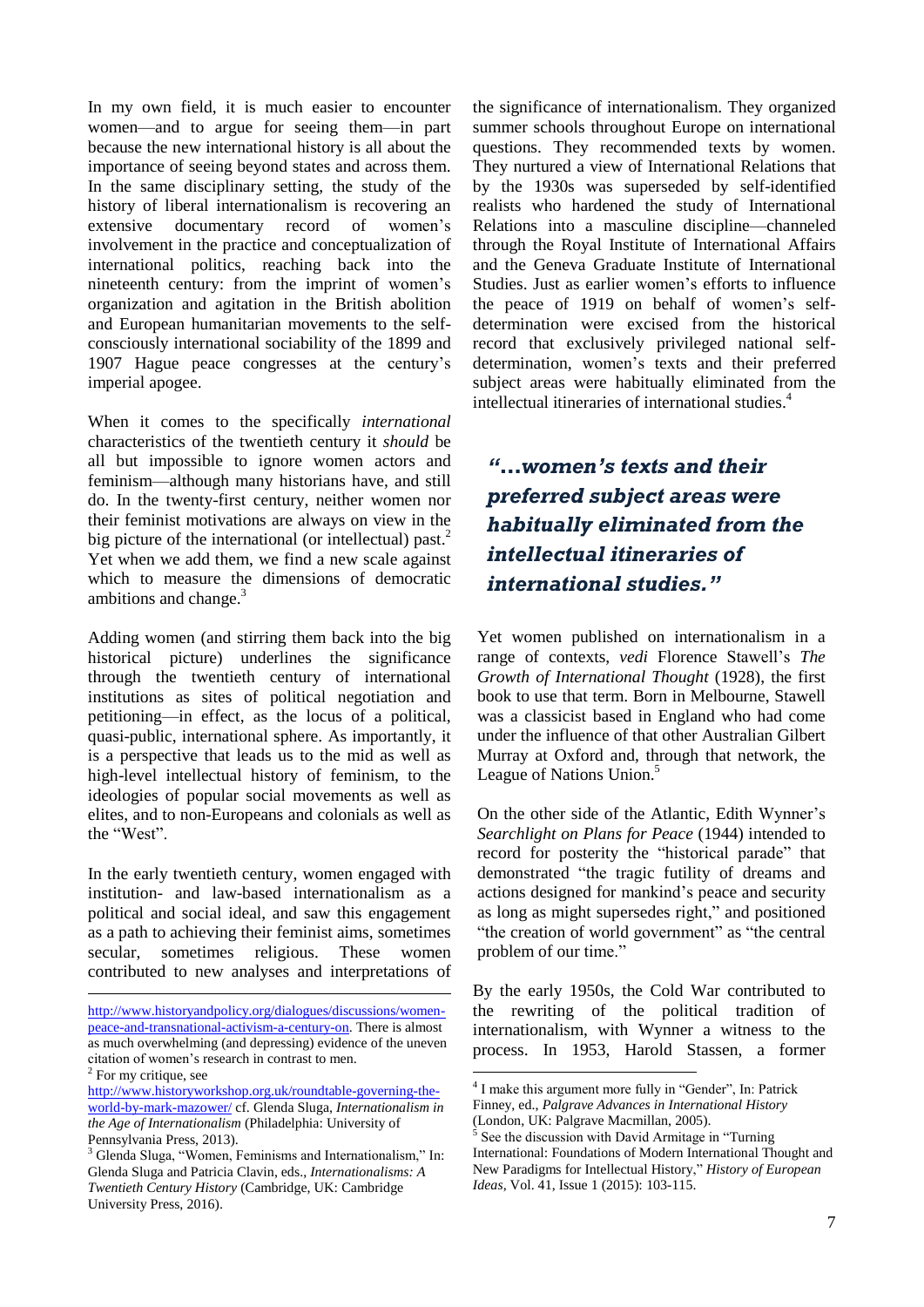Minnesota governor and delegate to the San Francisco conference that had decided the UN Charter in 1945, denied in a US court of law ever having advocated a world police force or world government (despite substantial evidence to the contrary), he also extinguished the history of women's agency and feminist ambitions.

At the risk of continuing a longer tradition of separating out the female agents and feminist objectives from history, it is worth remembering the ways in which women, the "woman question" and feminism shaped twentieth-century international thinking and internationalism. Decade after decade, men and women brought gender norms to international thought and international bodies. Conversely, women placed their faith in twentieth

## **Women in International Relations: From the Margins to the Center?**

*By Anwar Mhajne, University of Cincinnati*

As a woman of color PhD candidate from outside the US in a US Political Science department who holds an MA in Women's Studies through which I studied with a feminist International Relations (IR) scholar, I have always struggled with the fact that our syllabi for core courses in Political Science, such as Introduction to International Relations and International Security, lacked works produced by women scholars. When feminist standpoints on International Relations are mentioned in these classes, if at all, they are mentioned as a passing remark. On multiple occasions, I have found myself forced to defend feminism as a legitimate theory of IR and politics more generally with significant contributions to the field. Regularly, when talking about my interest in applying a gender lens to IR research, some colleagues from my department and at conferences question the importance of such a lens and its relevance to the field of IR. My experience seems to be a very common experience among feminist scholars and others who attempt to apply a gender-lens to their study of IR and other subfields of Political Science. As Anne Tickner explained almost two decades ago, "feminist approaches appear to be atheoretical-merely criticism, devoid of potential for fruitful empirical research"<sup>1</sup> to those who fail to understand them despite by then a large body of feminist IR scholarship, a lively section devoted to feminist IR

<u>.</u>

century international institutions and practices, and international laws, in the interests of improving their own (sometimes conflicting) status within nations, empires, colonies, as well as peace and humanitarianism.

Recovering the diversity of women and their political ambitions reminds us that the twentiethcentury history of feminism was as much about internationalism as imperialism and nationalism. For that same reason, internationalism has a central place in the long, gendered, and national histories of democracy and modernity.

in the International Studies Association, and a wellrespected feminist IR journal having been launched. Scholars from the more traditional schools of IR ((neo)realism, (neo)liberalism, structuralism) and even more recent ones (such as constructivism) have assumed that "one can study the course of relations between states without reference to questions of gender." 2 For instance, when Kenneth Waltz in an interview with the *Review of International Studies* was asked "what is the feminist contribution to IR theory?", he responded that "feminists offer not a new and revised theory of international political theory but a sometimes interesting interpretation of what goes on internationally."<sup>3</sup> Unfortunately, Waltz's late 1990s statement still reflects a lingering common belief among some IR scholars that feminist contributions to the field are marginal.<sup>4</sup>

My experiences with this lingering marginality made me interested in seeking answers to the following questions: Why, when we think about the history of international politics, we mostly think of great white men? Why have women been 'hidden' in IR until recently? And why is the work of feminist IR scholars still devalued in some quarters of the field? Tickner has argued that the exclusion of women in IR could be attributed to the attempt of US IR scholars in the post-World War II period to adopt a more scientific methodology. This contrasts with feminist perspectives that "demonstrate a preference

<sup>&</sup>lt;sup>1</sup> Anne Tickner, "You just don't understand: troubled

engagements between feminists and IR theorists," *International Studies Quarterly*, Vol. 41, Issue 4 (1997): 612.

<sup>&</sup>lt;sup>2</sup> Fred Halliday, "Hidden from international relations: women and the international arena," In: F Halliday, ed., *Rethinking International Relations* (London, UK: Macmillan Education UK, 1994): 420.

<sup>&</sup>lt;sup>3</sup> Fred Halliday and Justin Rosenberg, "Interview with Ken Waltz conducted by Fred Halliday and Justin Rosenberg," *Review of International Studies,* Vol. 24, Issue 03 (1998): 386. <sup>4</sup> Marysia Zalewski, "Where is Woman in International

Relations? 'To Return as a Woman and Be Heard'," *Millennium - Journal of International Studies,* Vol. 27, Issue 4 (1998): 858.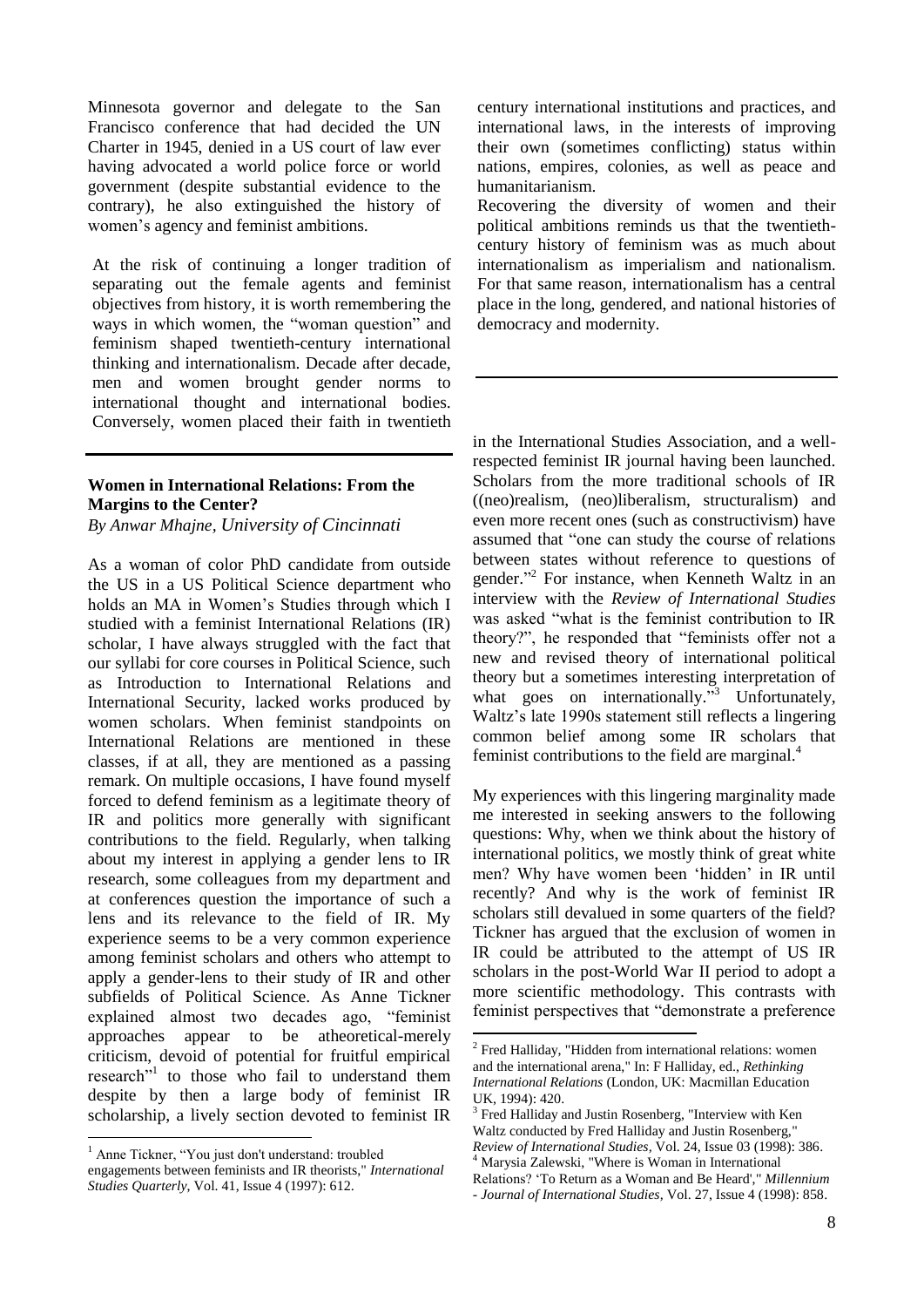for more humanistically oriented methodologies."<sup>5</sup> The ontology of the dominant Realist school of International Relations which views the international system as comprised of unitary states functioning in an asocial, anarchical international setting, offers little entry points for feminist theories. <sup>6</sup> To counter this seemingly gender-neutral (and people-less) imaginary of the international system, early feminist IR scholarship focused on "how military conflict and the behavior of states in the international system are constructed through, or embedded in, unequal gendered structural relations and how these affect the life chances of individuals, particularly women."<sup>7</sup> Given that such scholarship reflects a normative orientation towards gender and social justice, this is in conflict with traditionalists in the field who are desperately attempting to resemble the natural sciences. An additional explanation for why women are 'hidden' from IR, according to Halliday, is institutional inertia. As he observed over two decades ago, "as long as a virtually complete silence on the issue exists those concerned with it are either discouraged from working on it, or choose to do so in extra-academic contexts or within other, more receptive, academic disciplines."<sup>8</sup> Things have been changing since then given the rise of substantial bodies of work in the areas of feminist security studies and feminist global political economy as well as the inclusion of feminist perspectives in a range of IR introductory and advanced texts. <sup>9</sup> Even in my own department, there are now enough feminist professors such as Dr. Anne Runyan to enable the creation of a Feminist Comparative and International Politics concentration just launched at the University of Cincinnati. This concentration enables critical reflection on, for example, who and what is (in)secured by dominant approaches to international security? What are the relationships between inequalities of all forms and the global political economy? What are the relationships between human rights and human security?

Still the problem of women's exclusion from IR goes further and deeper, making such programs within Political Science undergraduate and graduate programs, and a critical mass of feminist professors

1

in them, still rare. Despite many decades of feminist political theory (and centuries of feminist thought), it remains difficult to fundamentally disturb the core historical assumptions made by political theorists regarding human nature, rationality, and the family and its relation to societies and politics. Historically, "men have been seen as the knowers; what has counted as legitimate knowledge, in both the natural and social sciences, has generally been knowledge based on the lives of men in the public sphere." <sup>10</sup> As Gillian Youngs notes, "At least since Aristotle, the codification of man as "master" [subject] and woman as "matter" [object] has powerfully naturalized/ de-politicized man's exploitation of women, other men, and nature."<sup>11</sup> Moreover, human nature as defined by philosophers such as Aristotle, Aquinas, Machiavelli, Locke, Rousseau, Hegel, and

*"Despite many decades of feminist political theory (and centuries of feminist thought), it remains difficult to fundamentally disturb the core historical assumptions made by political theorists regarding human nature, rationality, and the family and its relation to societies and politics."*

others, refers only to male human nature.<sup>12</sup> Therefore, all the rights and desires attributed to human nature did not apply to women. This according to Okin led to the persistent trend in the study of politics "to make allegedly general statements as if the human race were not divided into two sexes, and then either to ignore the female sex altogether, or proceed to discuss it in terms not at all consistent with the assertions that have been made about 'man' and 'humanity'."<sup>13</sup> Of course, now we know there are more than two sexes and genders, but the (white, Western) male norm persists.

Another key reason women have been missing from IR until recently is the public-private divide and the

<sup>5</sup> Tickner 1997: 615.

<sup>6</sup> Tickner 1997: 616.

<sup>7</sup> Tickner 1997: 616.

<sup>8</sup> Halliday 1994: 419.

<sup>9</sup> e.g. Laura Sjoberg, *Gender and International Security: Feminist Perspectives* (New York: Routledge, 2010); V. Spike Peterson, "Transgressing Boundaries: Theories of Knowledge, Gender and International Relations," *Millennium – Journal of International Studies*, Vol. 21, Issue 2 (1992): 183-183; Anne Sisson Runyan and V. Spike Peterson, *Global Gender Issues in the New Millennium* (Boulder, CO: Westview Press, 2014).

<sup>10</sup> Tickner 1997: 621.

 $11$  Gillian Youngs, "Feminist International Relations: a contradiction in terms? Or: why women and gender are essential to understanding the world 'we' live in," *International Affairs*, Vol. 80, Issue 1 (2004): 81.

<sup>12</sup> Susan Moller Okin, *Women in Western Political Thought* (Princeton: Princeton University Press, 1979): 5.

 $^{13}$  Okin 1979: 7.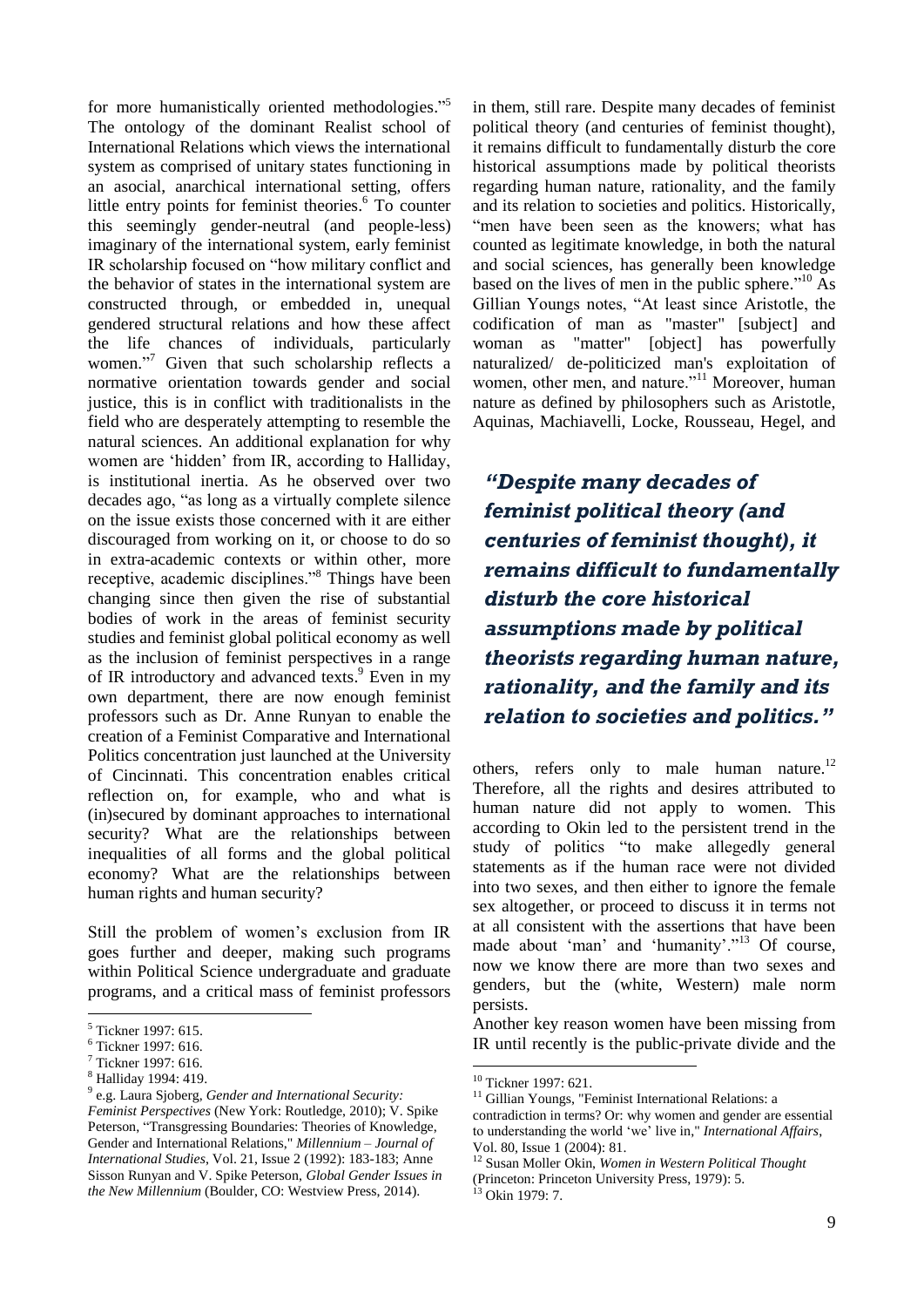privileging of the public over the private. The private sphere, which mainly refers to the household and family life, is imagined as separate from the public sphere of politics and work. The assignment of biological sexes to these realms creates "the perception of women as primarily suited to fulfil special 'female' functions within the home, and consequently to the justification of the monopoly by men of the whole outside world."<sup>14</sup> This dichotomy between public and private spheres fortified by the seventeenth century scientific revolution has resulted in the "gendering of political agency and influence in profound ways. This is a problem when we think of internal state politics but it is amplified in international relations, the so-called realm of high politics, where women have had least presence and direct impact."<sup>15</sup> As Okin proposes, political theorists perceive private sphere "relationships—no matter how much power or authority they involve as being outside the sphere of the political."<sup>16</sup> What we now know is that the personal is political and

### **Strange Bedfellows: Women in International Governance**

*By Catia C. Confortini, Wellesley College*

Since before winning the right to vote, women have fought for inclusion in international politics. They have done so particularly in the processes and institutions of global governance as they emerged in the wake of World War I. Their demands explicitly and fundamentally represented a challenge to power politics, as they were always tied to the quest for the creation of a more just and peaceful world order. Yet women also struggled with the question of why inclusion was important. Was it because women had something unique to contribute to the cause of peace or was it, rather, a matter of rights and justice?

One argument posited that women, by virtue of their nature or socialization as mothers and nurturers, had an affinity and preference for peace. This position has often been labeled essentialist, because it relies on arguments about presumed women's essential characteristics and viewpoints. A different basis for women's inclusion in international political institutions relied on notions of justice and rights. Women, as full human beings, in all their differences, were entitled to political rights on an equal footing as men and had equally valuable contributions to make to the cause of peace. Since

"the personal is international."<sup>17</sup> Countless empirical studies have shown how "women's work" shores up militarism and militarization, global capitalism, neocolonialism, and global warming, but also how women's movements have countered these gendered (and raced, classed, and sexualized) international systems of power.

In conclusion, if we want women and their work to be valued in IR, we need to continue to challenge and change the very core constructions of political philosophy. As Spike Peterson and Anne Runyan state, "women/femininity cannot simply be added to constructions that are constituted as masculine: the public sphere, rationality, political identity, objectivity, 'economic man'."<sup>18</sup> A transformation in the construction of these theses is needed in order to fully include women in IR.

<sup>17</sup> Cynthia Enloe, *Bananas, Beaches and Bases: Making Feminist Sense of International Politics, 2nd Edition* (Berkeley, CA: University of California Press, 2014). <sup>18</sup> Peterson and Runyan 2014: 77.

1

peace was only meaningful in the presence of justice, broadly conceived, there could be no peace without gender justice.

These two positions have always co-existed side-by side, and have been in productive tension within the women's movement, which has debated both the political implications and the strategic value of relying on gender stereotypes to advance political arguments. On the one hand, rights-based arguments may find little resonance or political uptake in a world that takes gender differences for granted. On the other hand, anti-essentialist feminists have claimed that associating women with peace would have the effect to devalue both women and peace, leaving gender subordination and the war system intact. Furthermore, the essentialist argument falsely homogenizes women's experiences and disregards their agency in war and peace.

Women's International League for Peace and Freedom (WILPF), the longest-operating international women's peace organization, has embodied both women's efforts toward inclusion in global governance and the ideological tensions over the reasons for doing so. Born in 1915, when women from the suffrage, social work and socialist movements, met in The Hague in an effort to stop World War I, WILPF immediately embarked on what it saw as the twin goals of peace and women's substantive participation in world politics. At the

<sup>&</sup>lt;u>.</u> <sup>14</sup> Okin 1979: 275.

<sup>&</sup>lt;sup>15</sup> Youngs 2004: 83.

 $16$  Okin 1979: 281.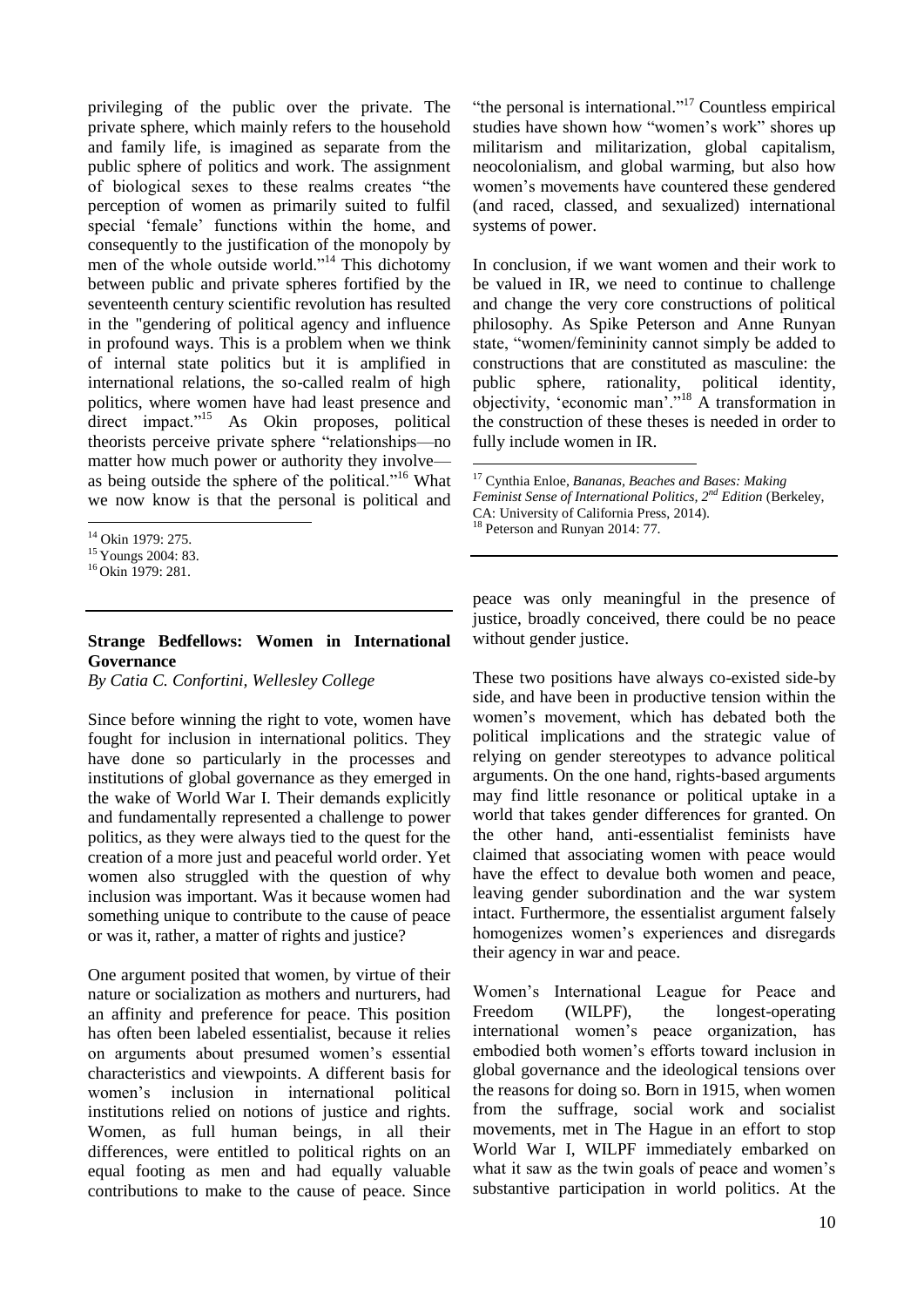end of the war, and despite their objections to both the terms of the peace treaty and the covenant of the League of Nations, as internationalists, WILPF women supported the creation of the League. In the interwar period, WILPF's struggles for disarmament, the peaceful resolution of conflicts, national self-determination and a new world order based on the "ministration to human needs"<sup>1</sup> rested as well on demands for the equal representation of women inside the League. When women of WILPF intervened on policy questions, they did so in their capacity as women, who also happened to believe that the creation of a peaceful and just international system was both an imperative and possible.

*"…women peace activists have made the case for a different kind of international politics, one willing to sacrifice ideological purity or power in order to amplify the complexities and varieties of lived experiences of politics, war and peace."*

And yet WILPFers articulated both essentialist and rights-based rationales for their demands. For example, Anita Augspurg who had in earlier years argued for women's political emancipation based on equal human rights, 2 in 1924 attributed the causes of war to the "destructive tendencies in the masculine mentality," which could only be remedied to by women's "inner devotion to the right." Hence the construction of a new international order and new international institutions, had to bring "into equilibrium … the influence of men and women."<sup>3</sup>

At around the same time, instead, Catherine Marshall was not content to have women represented in the League of Nations, just for the sake of a nominal diversity. Neither was she content to have token women consulted to "ascertain 'The Woman's' view."<sup>4</sup> Marshall claimed that women's

<sup>3</sup> Cited in Bussey and Tims 1980: 47.

1

inclusion at all decision-making levels of the League of Nations should happen not as a matter of concession or political expediency, but as a matter of right and in order to represent the diversity of human experiences.

These two competing rationales co-existed in productive tension as WILPF engaged in political initiatives, alone or in coalitions with other women's organizations, on a number of issues, including disarmament, forced labor, migration, minorities, arbitration, political economy and other matters. At the outbreak of World War II, WILPF's strongest divide, and one that almost obliterated the organization, was between absolute pacifists and those who, reluctantly, supported the war effort against fascism. Their feminist disagreements were lived contentiously but not in fatal opposition to each other, except for a brief moment.

At WILPF's first congress after the war, held in Luxembourg in 1946, the women framed their first debate about the need and rationale for a women's organization around essentialist and rights-based arguments. J. Repelaer van Driel of the Dutch section claimed that if peace efforts were associated to women, men would "raise their shoulders and judge those groups and their efforts as 'really feminine,' 'sentimental' or 'out of touch with reality."<sup>5</sup> Mildred Scott Olmsted from the US, instead, convinced her fellow WILPFers of the need for a women's peace organization, using maternalist and essentialist rhetoric. <sup>6</sup> That WILPFers voted to continue the organization was not an indication that these tensions had disappeared, however.

As one of the first non-government organizations to be granted consultative status with United Nations' ECOSOC—a status that it has maintained to this day—WILPF continued its participation in women's joint initiatives on a multitude of issues. Starting in the 1970s, WILPF attended all the UN women's conferences, insisting on a peace platform that was sometimes resisted by other organizations but not exclusively on anti-essentialist grounds. The efforts of women's coalitions to push institutions of global governance to include women in their ranks and in formal peace processes, and to recognize women's roles and diversity of needs and vulnerabilities in violent conflict and in peacebuilding culminated with United Nations Security Council Resolution

<sup>&</sup>lt;sup>1</sup> Jane Addams, quoted In: Gertrude Bussey and Margaret Tims, *Pioneers for Peace: Women's International League for Peace and Freedom, 1915-1965* (London, UK: WILPF British Section, 1980): 73.

<sup>2</sup> Amira Gelblum, "Ideological Crossroads: Feminism, Pacifism, and Socialism," In: B. Melman, ed., *Borderlines: Genders and Identities in War and Peace, 1870-1930* (New York and London: Routledge, 1998): 307-328.

<sup>4</sup> Bussey and Tims 1980: 75.

<sup>5</sup> Quoted in Catia C. Confortini, *Intelligent Compassion: Feminist Critical Methodology in the Women's International League for Peace and Freedom* (New York and London: Oxford University Press, 2012): 42.

<sup>6</sup> Confortini 2012: 42-43.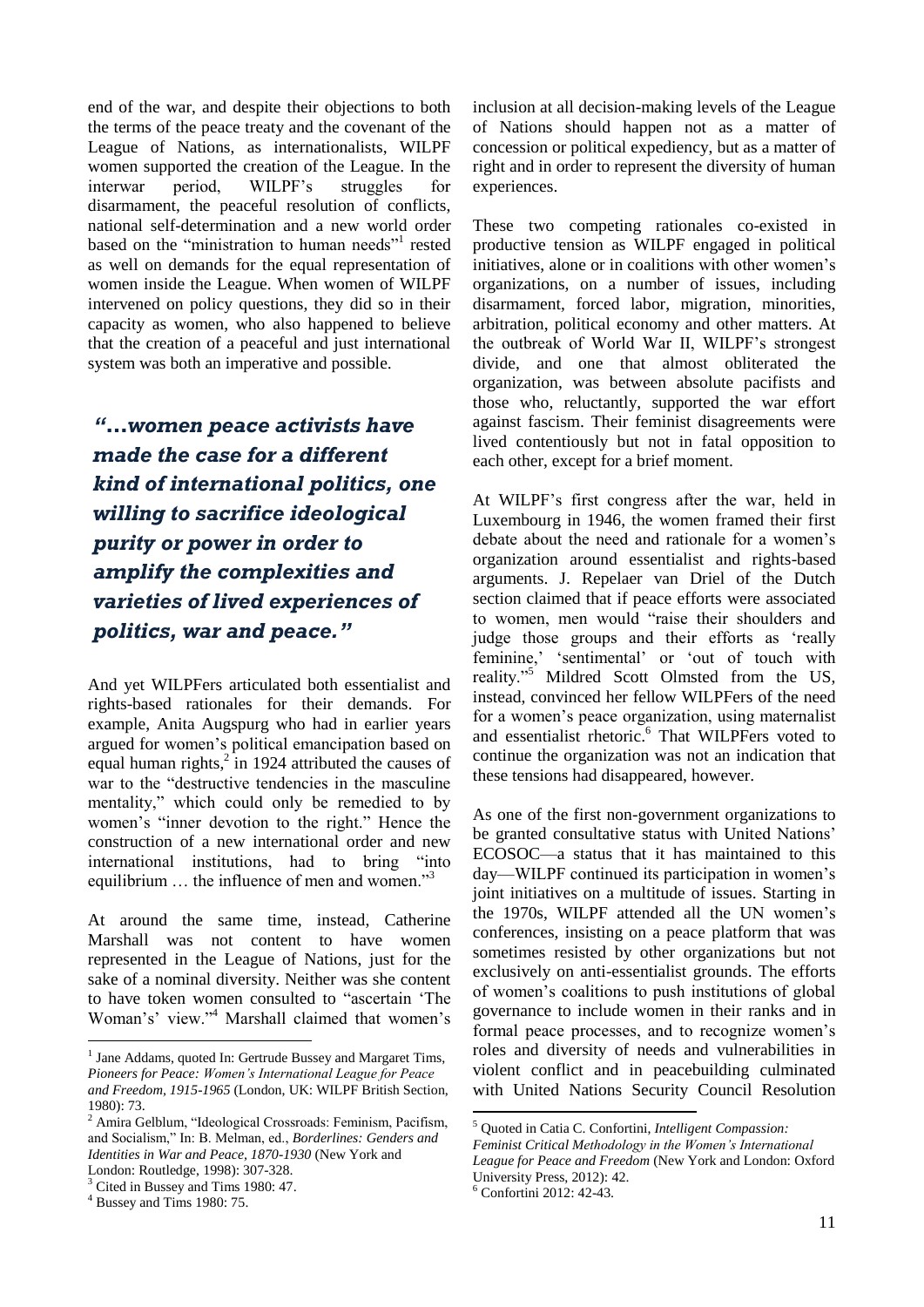(UNSCR) 1325, and a series of subsequent resolutions, all centered on women, war, and peace processes. In a sense, what came to be known as the "Women, Peace and Security Agenda" of the UN, though a milestone for the women's peace movement, did not resolve the tensions that permeated women's debates on peace through the 20th and into the 21st century. In fact, feminist critiques of the agenda still revolve around these tensions: with a focus on women as either victims or peacemakers, rather than on gender relations of power, the resolutions fail to challenge a gender regime that is at the root of both women's subordination and wars.

And, yet, UNSCR 1325 is also "the product of and the armature for a massive mobilization of women's political energies."<sup>7</sup> Working with and through the tensions between essentialist and rights-based arguments, women peace activists have made the case for a different kind of international politics, one willing to sacrifice ideological purity or power in order to amplify the complexities and varieties of lived experiences of politics, war and peace.

<sup>7</sup> Carol Cohn, "Feminist Peacemaking," *Women's Review of Books*, Vol. 21, Issue 5 (2004): 8.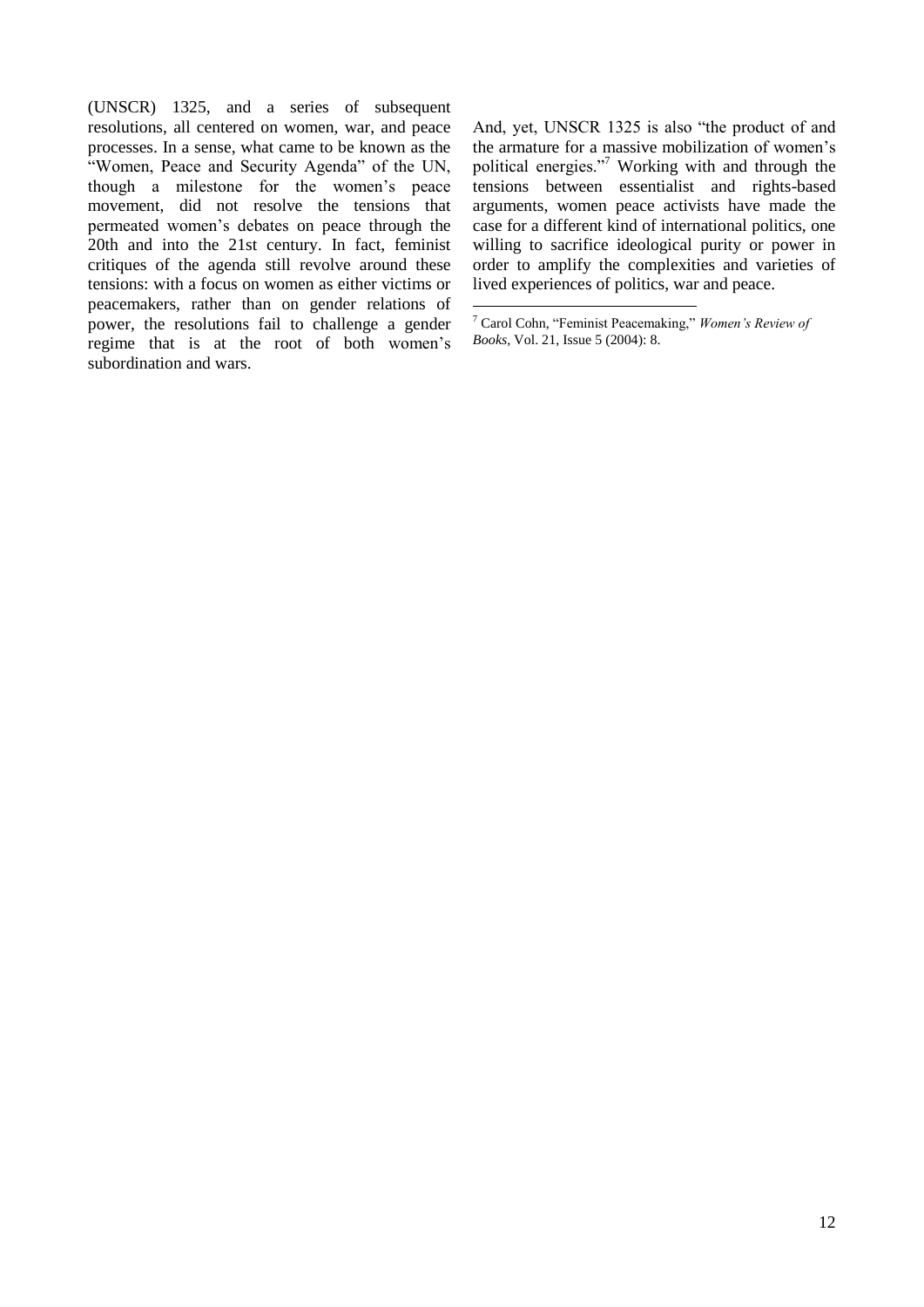## **Interviews of IHAP Award Winners 2015**

Eric Grynaviski's book *Constructive Illusions: Misperceiving the Origins of International Cooperation* won the IHAP Best Book Award. He received his PhD in Political Science from Ohio State and is currently Assistant Professor of Political



Science and International Affairs at George Washington University.

**1. How did you become interested in the intersection between international history and politics? How did you become interested in your particular project?**

Answering this question needs some context. *Constructive Illusions* began as a second year seminar paper, turned dissertation, turned book. The central theoretical claims remained the same throughout. IR scholars tend to assume that misperception drives conflict and explore pathways from specific kinds of misperception to war or the breakdown of regimes and institutions. Yet, misperception is likely very common in international politics, even in cases where there is peace and robust cooperation. My hunch was that misperception might ameliorate conflict, by allowing states to overlook conflicts of interest or ideological disagreements. I thought (and still think) that this has very significant implications for thinking about shared ideas or intersubjectivity and its role in theories of international politics.

The turn to international history came from grappling with the question about how to test the theoretical claims. The seminar paper that was the nucleus of the book had no empirical evidence. If I recall, the empirical illustrations referenced British, French and German views about the EMU, building on Thomas Risse's work. It took more than a year to figure out that the work needed to be historical, longer to focus on détente, and then some time to figure out the best approach to primary source evidence. I was fortunate that there was high-quality secondary source literature. The work slowly became more historical as I realized that the even the best secondary literature never asked the questions I wanted to ask. Therefore, I needed to produce

original evidence, which in turn meant engagement with international history.

**2. How did you navigate the tension between detailed historical research and macro theoretical claims; between contingency and generalizability?**

I want to focus on the question of generalizability. There are different strategies. I focused on an important case. My work was on the ways in which misperceptions can encourage cooperation. I chose a case where the conventional wisdom posits that misperception often undoes cooperation, specifically arms control in the cold war. Work on arms control, from Schelling forward, emphasized the importance of trust, information, and communication. It was therefore an appropriate venue to test the inverse argument, which is that sometimes cooperation is premised on illusions mutual understanding. If one can show that our theoretical claims are wrong in the "paradigmatic" cases, then it should cast doubt on other cases as well.

I want to add that I often question the role of generalizability in qualitative work in general, and work at the intersection of political science and history in particular. Generalizability is of course useful. Yet, one wonders whether a book about the origins of the European Union, the start of the cold war, or the role of the East India Company really needs to be generalizable to be a great book. The literature on qualitative methods I worry often does not highlight the value of different kinds of qualitative work. The way I think about the role of qualitative, historical work is whether the central claims travel. When I read a book on cases outside of my area, do I learn something new? It might be substantive (new cases or evidence), lead me to question things I formerly took for granted, a new method I might employ in my own work, a new theoretical conclusion that may affect my areas of interest, or a book that is simply cool for some other reason. This work is important if it informs future work, even if the causal claims are not generalizable.

#### **3. What was the most challenging aspect of working with the historical material?**

I was simply unprepared for the fact that the work would be time intensive and all-consuming. When doing any detailed historical work, one really becomes immersed in the politics and the period that one is studying. My son was born while writing the book. I would often park him in his swing next to my desk, and he would fall asleep listening to the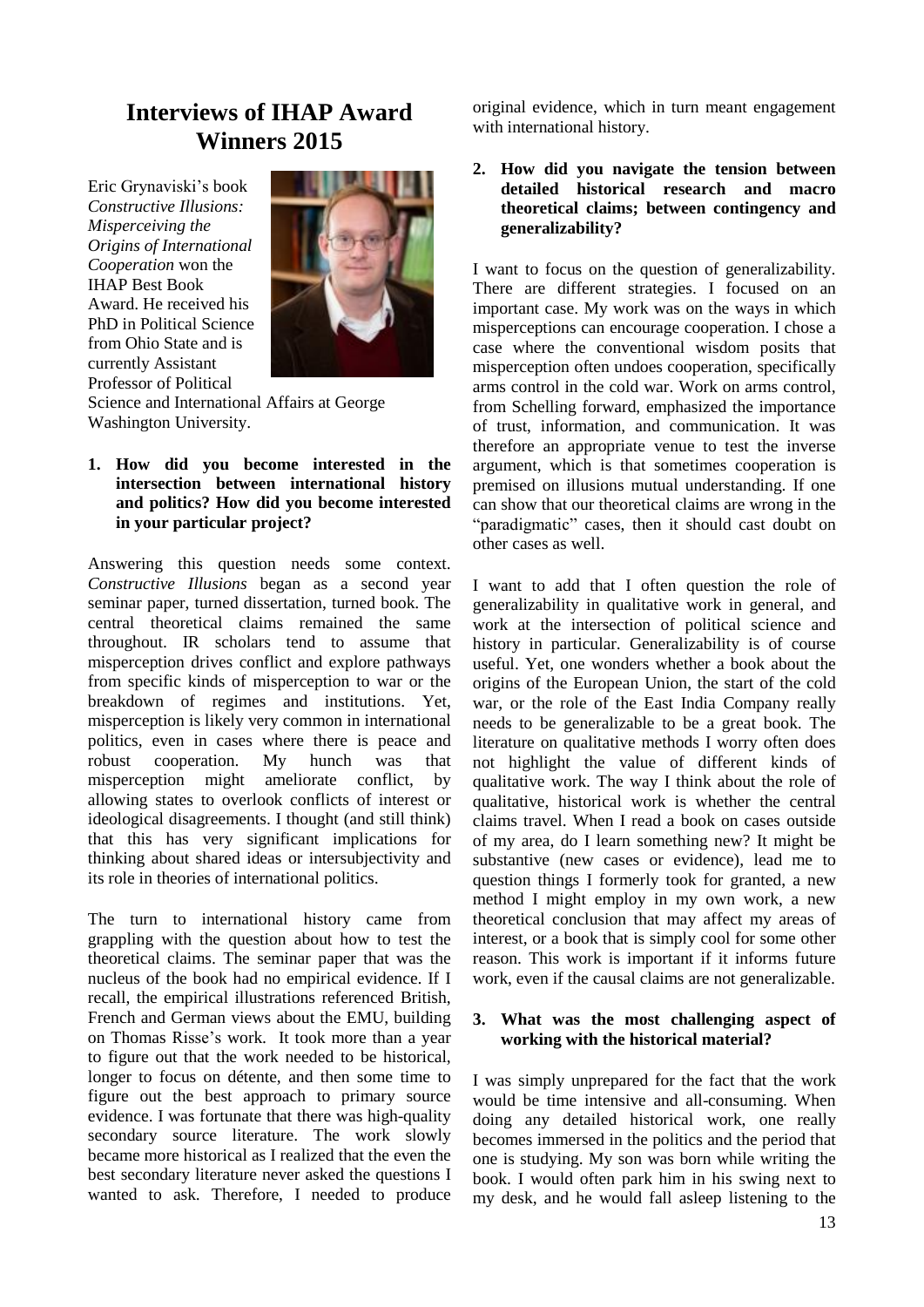Nixon tapes. Whenever I took a break, I lost the thread of the negotiations, so I needed to do it daily for a year or more. From my experience, it is like entering another world for eight or more hours a day for several years. And, my research wasn't even the kind of immersive work that many others do! I wasn't prepared for this.

The other challenge was the basic logic of archival work. Learning to handle evidence is so different from the way that most methods texts describe the process. Most of the qualitative methods books I consulted I found inadequately prepared me for handling primary sources.

Take for example the current debates about transparency or archival methods, published in a recent *Security Studies* forum for example. Sometimes these debates emphasize "smoking gun" quotations or tests. If there are smoking guns in the historical record, I have never seen one, ever. Take the example of Kissinger's views about Anti-Ballistic Missile systems. The idea that quotations are evidence strikes me as fundamentally wrong. It is very easy to find quotations from Kissinger that describe the dangers of Anti-Ballistic Missile systems; it is also easy to find quotations where he dismisses those dangers. Which represented Kissinger's views? Did his views change over time? Was he presenting his ideas strategically?

I worry that the conversations today about what constitutes "data" may reinforce the desire for quick and easy answers in the historical record, preventing scholars from really engaging in complex historiographical debates. Our disciplinary conversations imply that if one can provide a picture of a document with a quotation, then one has "replicated' the "analysis." This is turn implies that historical research is simply assembling snappy quotes. Historically informed research should aim for more. Short article lengths also prevent one from taking seriously historical controversy. Tight word limits reinforce the need for quick, decisive evidence, creating work that, from my perspective, evacuates some of the distinctive value of international history in political science.

Sometimes I think it would be better if we barred the use of snappy quotes for a year to force ourselves to engage more complicated historiographical debates and to think rigorously about different ways to present qualitative evidence. At least I struggled with how to present the evidence in a clear, direct way, while handling rival interpretations of the same material. I didn't expect these problems when first

getting into the book because political scientists seem to take for granted that there is an easy way to do this.

#### **4. What was the most unexpected thing you found in conducting your historical research?**

When writing *Constructive Illusions,* I was surprised by how much I liked doing original, primary source research. Even though one is sitting alone, on a porch, in an office, or at an archives, there is a daily drama as one comes to grips with the material that is hard to explain. It also reinforced to me that political scientists need substantive knowledge to do work well. Our classes on methods and theory are wonderful. Yet, one worries that our graduate students are frequently surprised when they transition from classwork to dissertation work about the complexity of international history. At least I was surprised. I am not sure how to incorporate coursework addressing substantive topics earlier or whether it even should be incorporated, but it strikes me as fundamental to the enterprise of explanation to know quite a bit about the kind of things that need to be explained.

**5. What advice would you offer to more junior scholars interested in working at the intersection of international history and politics? (Consider, for instance, the best advice you received in the past or the advice you wish you might have received).**

The best advice I received was to dive into the empirical work early in the project. Once one decides to work on a historical case and begins to read the historical record—meeting minutes, listening to tapes, reading memoirs and biographies, newspaper accounts and so on—one can quickly discover that the most well-formed theories and carefully crafted observable implications are inappropriate. Whenever I do historical work, the first pass through the archival record shows me that my initial approach is wrong. It's humbling. So one needs to dive in early so that one can get a feel for what kinds of records might be useful, where they are, and what surprising kinds of evidence you might find.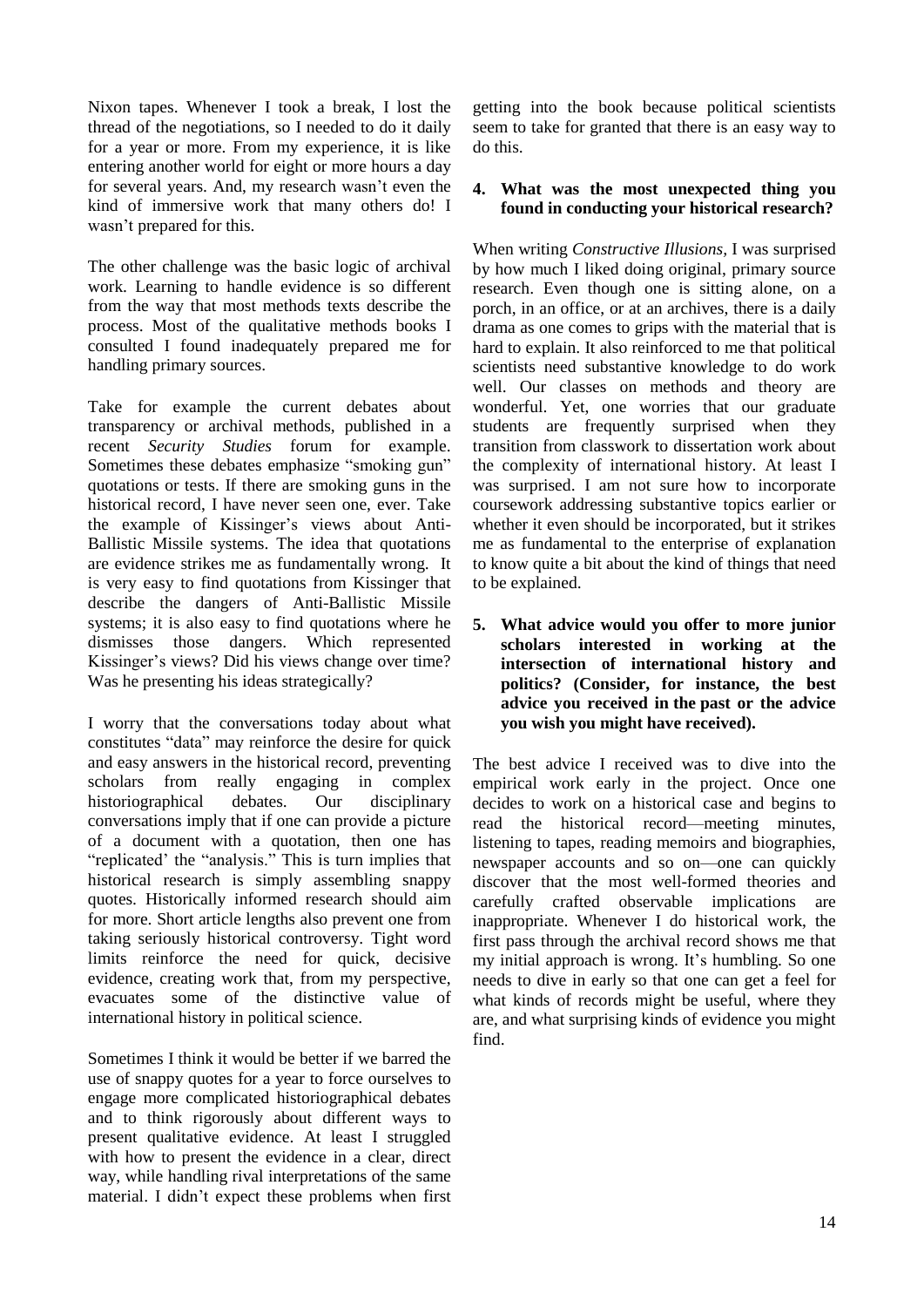Nicholas L. Miller's article "The Secret Success of Nonproliferation Sanctions" published in *International Organizations* in 2014 won the IHAP Best Article Award. Nicholas received his PhD in Political Science from MIT and is currently



the Frank Stanton Assistant Professor of Nuclear Security and Policy at Brown University.

#### **1. How did you become interested in the intersection between international history and politics? How did you become interested in your particular project?**

I was interested in history and foreign policy from a very young age. I spent a lot of time as a teenager reading historical fiction and Cold War memoirs. When I was in college, this naturally led me to take a lot of classes on history and international relations. I ended up writing a senior thesis on US nonproliferation policy, which involved a fair amount of documentary research using the *Foreign Relations of the United States* volumes and the *National Security Archive*. This experience solidified for me that I was passionate about historical research. When I was in graduate school, I returned to the same topic in a much more theoretical and analytically rigorous fashion, which ultimately led to the article/dissertation project.

I was drawn to the topic of US nonproliferation policy for a number of reasons: (1) it was highly policy relevant, given ongoing efforts to halt or reverse North Korean or Iranian programs, (2) there were great historical works by people like Frank Gavin and Hal Brands but very little systematic social science that attempted to analyze US policy, (3) there was a huge amount of fascinating declassified information available for study, and (4) the topic speaks to important theoretical questions in international relations on issues such as coercive diplomacy and the relative impact of domestic vs. international factors in shaping foreign policy. Likely because of these reasons, I was by no means the only person digging into this topic. In the past few years, there have been a number of excellent works that cut into this topic from various angles, including research by Gene Gerzhoy, Andrew Coe, Jane Vaynman, Or Rabinowitz, and Frank Gavin.

#### **2. How did you navigate the tension between detailed historical research and macro theoretical claims; between contingency and generalizability?**

It's always a challenge to find the proper balance between generalization/abstraction and the complexity and richness that is inherent in actual historical events. My approach to this is to be sensitive to the fact that the opportunities and constraints facing states in international politics have changed over time and to explicitly theorize about these differences, placing them front and center in my research rather than treating them as a nuisance or part of the "error term." For example, the article (and the broader project it comes out of) focuses on how US nonproliferation policy has changed over time, and how this has changed the balance of incentives and constraints facing states that may have nuclear ambitions.

Specifically, a major turning point occurred in the late 1970s, when the Indian nuclear test led the United States to adopt much firmer nonproliferation policies, which were written into US legislation through the Symington and Glenn Amendments to the US Foreign Assistance Act and the Nuclear Non-Proliferation Act. Collectively, this raft of legislation mandated cut-offs in economic aid, military aid, and peaceful nuclear exports to countries that did not comply with US nonproliferation dictates, meaning that nuclear aspirants would have to choose between the arduous and risky path to a nuclear arsenal and continued US economic and military support. As a result of these policies, I argue that countries dependent on the United States have been deterred been pursuing nuclear weapons since the late 1970s. While it is impossible to pinpoint precisely which countries would have pursued nuclear weapons in the absence of these policies, there are some plausible candidates with strong technological capabilities and threatening security environments, for example South Korea, Turkey, Egypt, Taiwan, and Japan. Consistent with the idea that states dependent on Washington have been deterred, since the late 1970s only countries that do not rely on US support have initiated nuclear weapons programs: namely Iran, Iraq, North Korea, and Syria. This stands in stark contrast to the period prior to the late 1970s, when many US friends and allies pursued nuclear weapons despite reliance on the United States, for example Britain, France, Pakistan, Australia, South Korea, and Taiwan.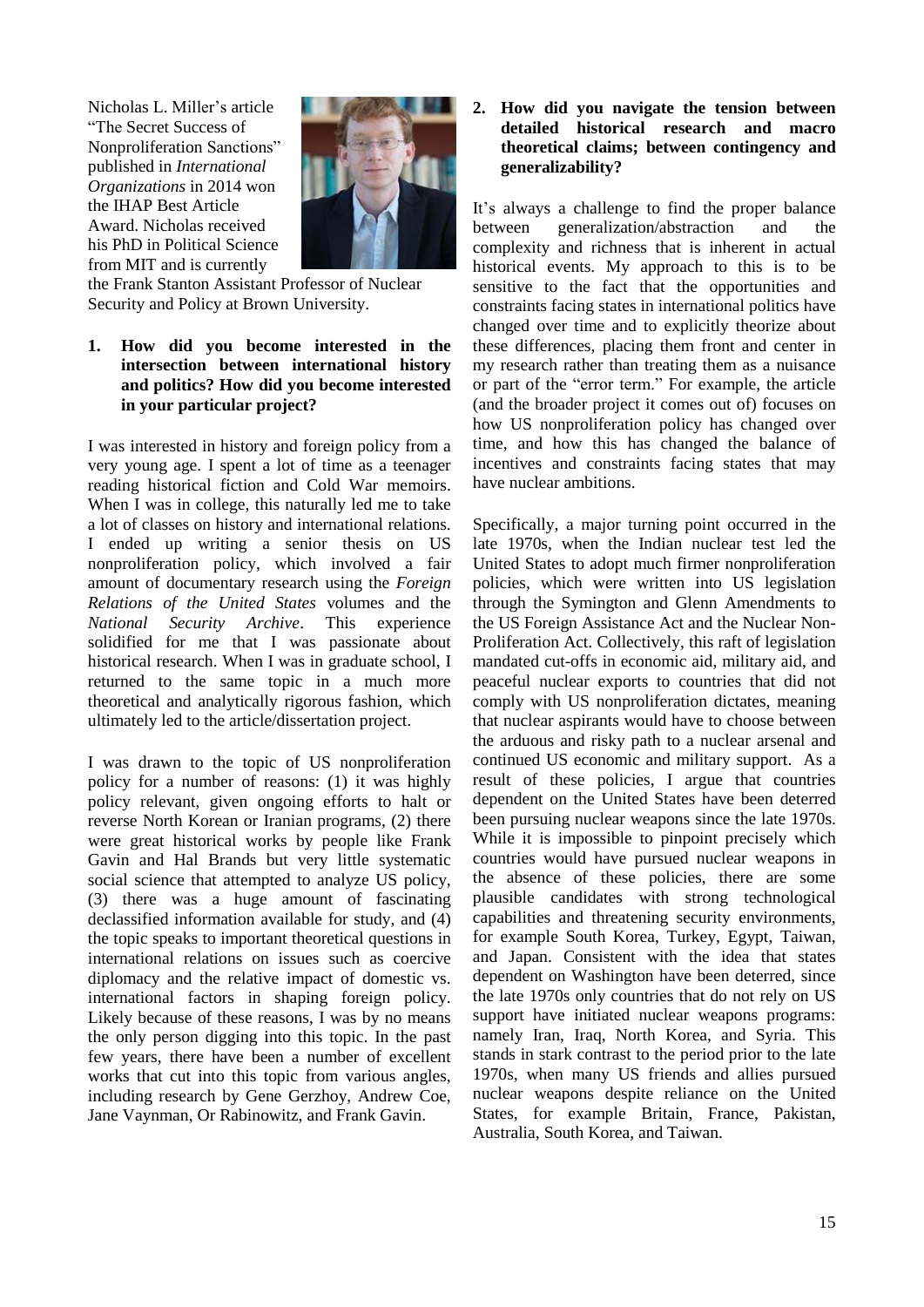#### **3. What was the most challenging aspect of working with the historical material?**

Much of my research is about the diplomatic interactions between the United States and countries that are seeking to develop nuclear weapons. While there is enough declassified material on the American side for me to be relatively confident about what was driving US behavior and what policy tools US policymakers utilized, it is usually much more difficult to get a handle on what was driving decision makers on the other side of the table. In addition to my own language limitations, there is often a paucity of declassified material, both due to the high degree of secrecy regarding nuclear weapons programs and differences in national policies regarding declassification.

For instance, one of the cases I look at in the article and book project is Taiwan. Because of a lack of declassified sources, there is still a significant amount of uncertainty with respect to the internal dynamics and strategy driving the Taiwanese nuclear program in the 1960s, 1970s, and 1980s, and scholars disagree about the motivations behind and the intensity with which Taiwan sought nuclear weapons. While this problem is not fully surmountable without more information about Taiwanese decision-making, I believe the best approach available is to triangulate among secondary sources on Taiwan and US declassified material, which sometimes includes information from sources within the Taiwanese government. Given the inherent limitations of this strategy, we should always been willing to change our conclusions in response to new evidence that may emerge.

#### **4. What was the most unexpected thing you found in conducting your historical research?**

Although it's more related to the broader dissertation/book project than to this specific article, I was surprised at how much pressure the United States put on Israel to halt its nuclear weapons program in the 1960s. I was aware of much of this from Avner Cohen's great book, *Israel and the Bomb*, but my research into other cases made clear how strong US pressure was in a comparative sense. US threats to abandon Israel were actually more explicit than were threats against other US allies like Pakistan, Taiwan, South Korea, or West Germany. In these latter cases, threats would often be communicated by mid-level officials and/or would be indirect in the sense that diplomats would often warn that Congress would demand sanctions (as

opposed to action being driven by the executive branch). In the Israel case, by contrast, Secretary of State Dean Rusk bluntly told an Israeli diplomat in 1966, "[I]f Israel is holding open the nuclear option, it should forget US support. We would not be with you" (Telegram from the Department of State to the Embassy in Israel, July 28, 1966, FRUS 1964–1968, Vol. 18, p. 623). Finding this degree of directness and harshness was surprising since there is a common belief that the United States "looked the other way" with respect to Israel's nuclear program in the 1960s. This mistaken belief is probably driven by what happened later: in 1969, Nixon agreed to stop pressing Israel over its nuclear program if it would agree to keep its arsenal secret and untested, and Israel and the United States subsequently entered into a much closer security relationship.

While US threats proved ineffective in halting Israel's weapons program in the 1960s, I believe that this has more to do with the lack of US leverage over Israel at the time given that Washington would not provide a formal security guarantee and had only recently begun to sell Israel substantial amounts of weaponry.

**5. What advice would you offer to more junior scholars interested in working at the intersection of international history and politics? (Consider, for instance, the best advice you received in the past or the advice you wish you might have received).**

Particularly for those interested in US foreign policy, my advice is simple: take advantage of the massive amount of declassified documents available online through the *Foreign Relations of the United States*, the *National Security Archive,* the *Cold War International History Project,* and the *Declassified Documents Reference System*, among other resources. Graduate students and scholars who are historically oriented are surely already using these resources, in addition to physical archives. However, my sense is that there are a large number of more quantitatively and theoretically oriented scholars who are either unaware of these resources or are intimidated by documentary research. It amazes me how many articles/books rely so heavily on secondary sources, when the primary sources are often literally at the author's fingertips. In addition to adding valuable richness to our scholarship, consulting archival sources sensitizes us to the complexity of international politics and allows us to more directly assess whether policymakers talk and behave in the ways our theories predict.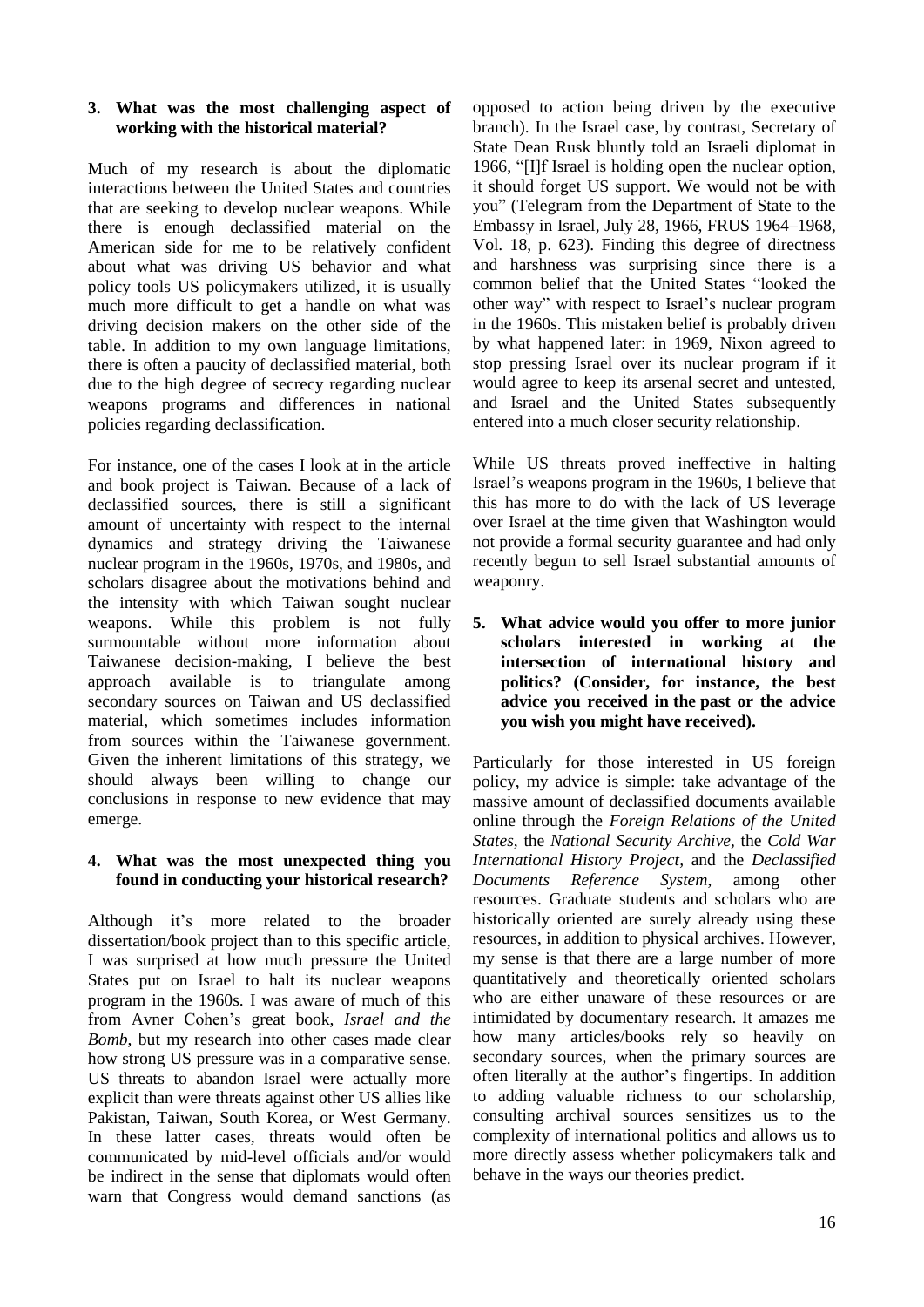#### **This year's IHAP award winners are as follows:**

#### **The 2016 Best Article in International History and Politics**

Andrew Phillips and Jason Sharman "Explaining Durable Diversity in International Systems: State, Company, and Empire in the Indian Ocean," *International Studies Quarterly,* Vol. 59, Issue 3 (2015): 436-448.

*Honorable mention:* Michael Beckley, "The Myth of Entangling Alliances: Reassessing the Security Risks of U.S. Defense Pacts," *International Security,* Vol. 39, Issue 4 (Spring 2015): 7-48.

#### **The 2016 Robert L. Jervis and Paul W. Schroeder Best Book Award (Joint Winners)**

Andrew Phillips and Jason Sharman *International Order in Diversity: War, Trade and Rule in the Indian Ocean* (Cambridge University Press, 2016).

Ronald Krebs *Narrative and the Making of U.S. National Security* (Cambridge University Press, 2015).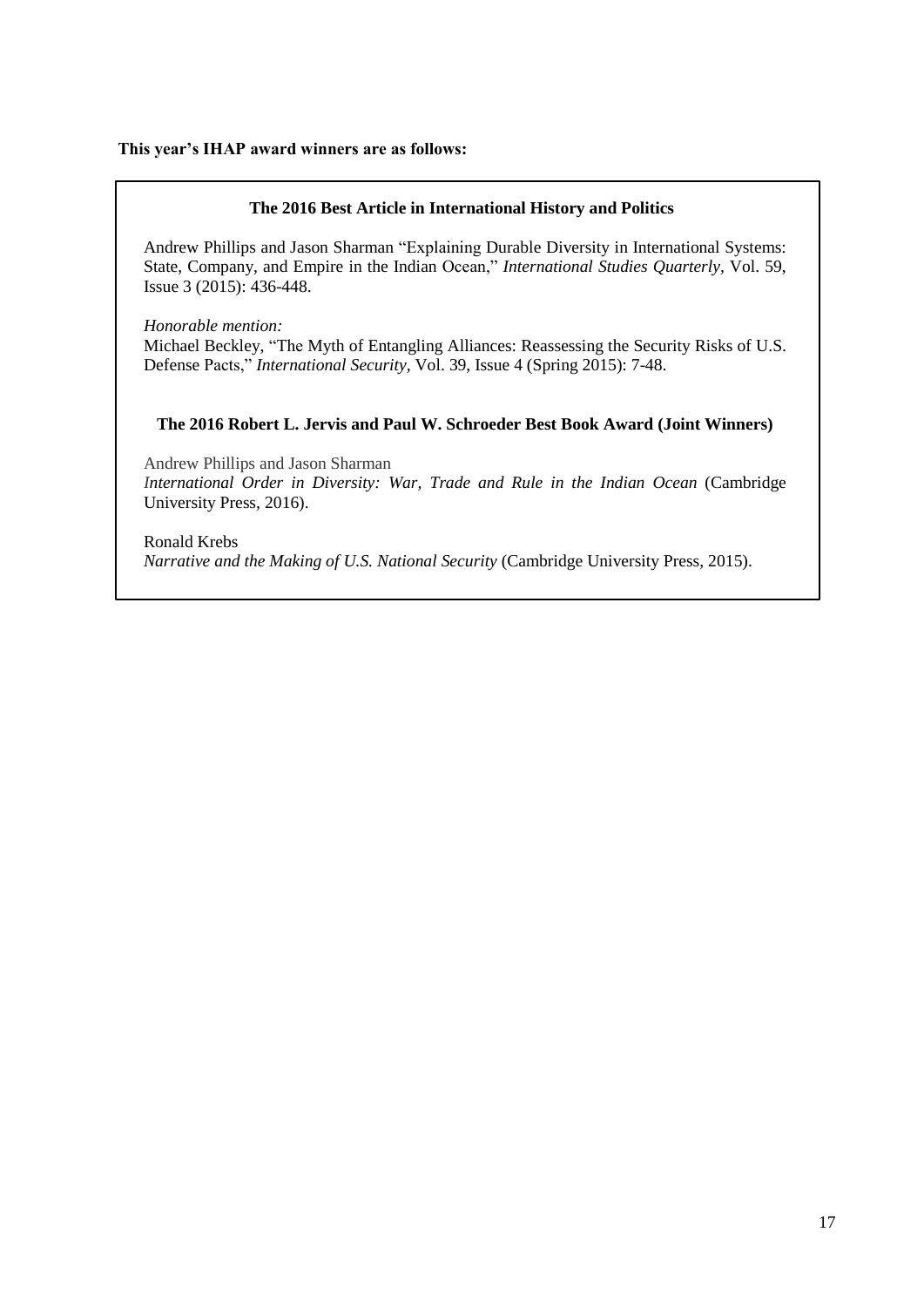### **Outstanding Article Award in International History and Politics**

The Outstanding Article Award in International History and Politics recognizes exceptional peerreviewed journal articles representing the mission of the International History and Politics Section of the American Political Science Association, including innovative work that brings new light to events and processes in international politics, encourages interdisciplinary conversations between political scientists and historians, and advances historiographical methods. The Outstanding Article Award is given to a published article that appeared in print in the calendar year preceding the APSA meeting at which the award is presented. It may be granted to an article that is single- or co-authored. The year of final journal publication, as detailed by print citation, establishes eligibility.

**Nomination Instructions:** Nominations including a brief description of the significance of the article and a digital copy of the article should be sent to all Award Committee members before the annual deadline.

**Deadline for nominations:** January 31, 2017

#### **Award Committee:**

Daryl Press, Chair Dartmouth College [daryl.press@dartmouth.edu](mailto:daryl.press@dartmouth.edu) Fiona Adams University of London, SOAS [fa33@soas.ac.uk](mailto:fa33@soas.ac.uk)

Ryan Griffiths University of Sydney [ryan.griffiths@sydney.edu.au](mailto:ryan.griffiths@sydney.edu.au)

### **Robert L. Jervis and Paul W. Schroeder Best Book Award**

The Robert L. Jervis and Paul Schroeder Best Book Award for the best book on International History and Politics. This award may be granted to a single-authored or multi-authored book, or to an edited volume. The award will be given to works published in the calendar year prior to the year of the APSA meeting at which the award is presented. The copyright date of a book will establish the relevant year. Hence, books with a 2016 copyright date will be eligible for the award presented at the 2017 APSA meeting. To be considered for the award, nominations must be received by January 31, 2017.

**Nomination Instructions:** Nominations for the Jervis-Schroeder Book award (including three copies of cover letters and books) should be sent directly to the Award Committee Members.

**Deadline for nominations:** January 31, 2017

#### **Award Committee:**

Lise Howard, Chair Department of Government Georgetown University 37th and O Streets NW Washington, DC 20057 [lmh2@georgetown.edu](mailto:lmh2@georgetown.edu)

Brian Burgoon / AISSR University of Amsterdam Political Science Room B.8.05 PO Box 15718 1001 NE Amsterdam **Netherlands** [b.m.burgoon@uva.nl](mailto:b.m.burgoon@uva.nl)

Ian Chong National University of Singapore 10 Kent Ridge Crescent Singapore 119260 [polcji@nus.edu.sg](mailto:polcji@nus.edu.sg)